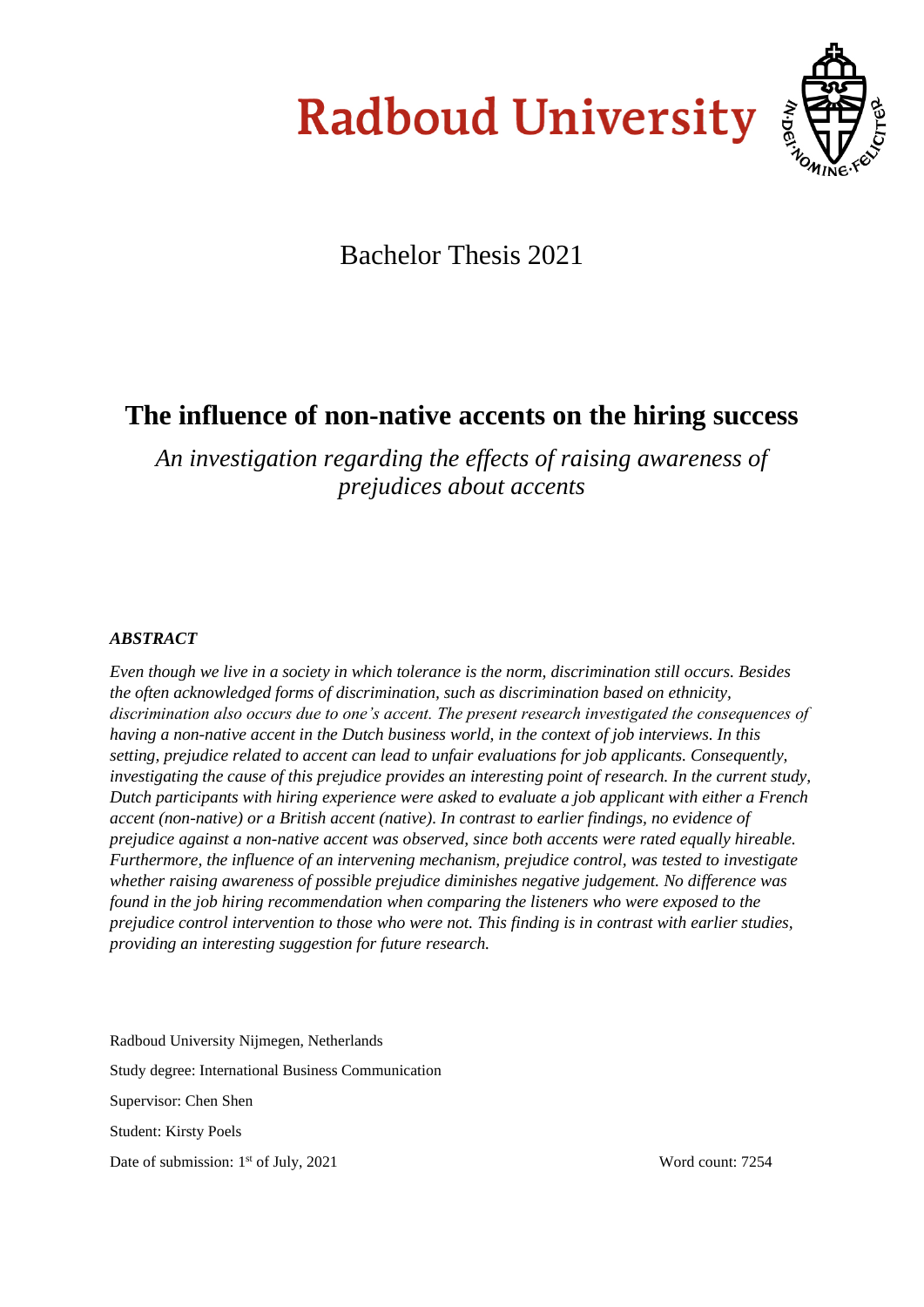## **Content**

| Appendix E: Normal Q-Q Plot of Status, Solidarity, Dynamism, Similarity, Understandability, |  |
|---------------------------------------------------------------------------------------------|--|
|                                                                                             |  |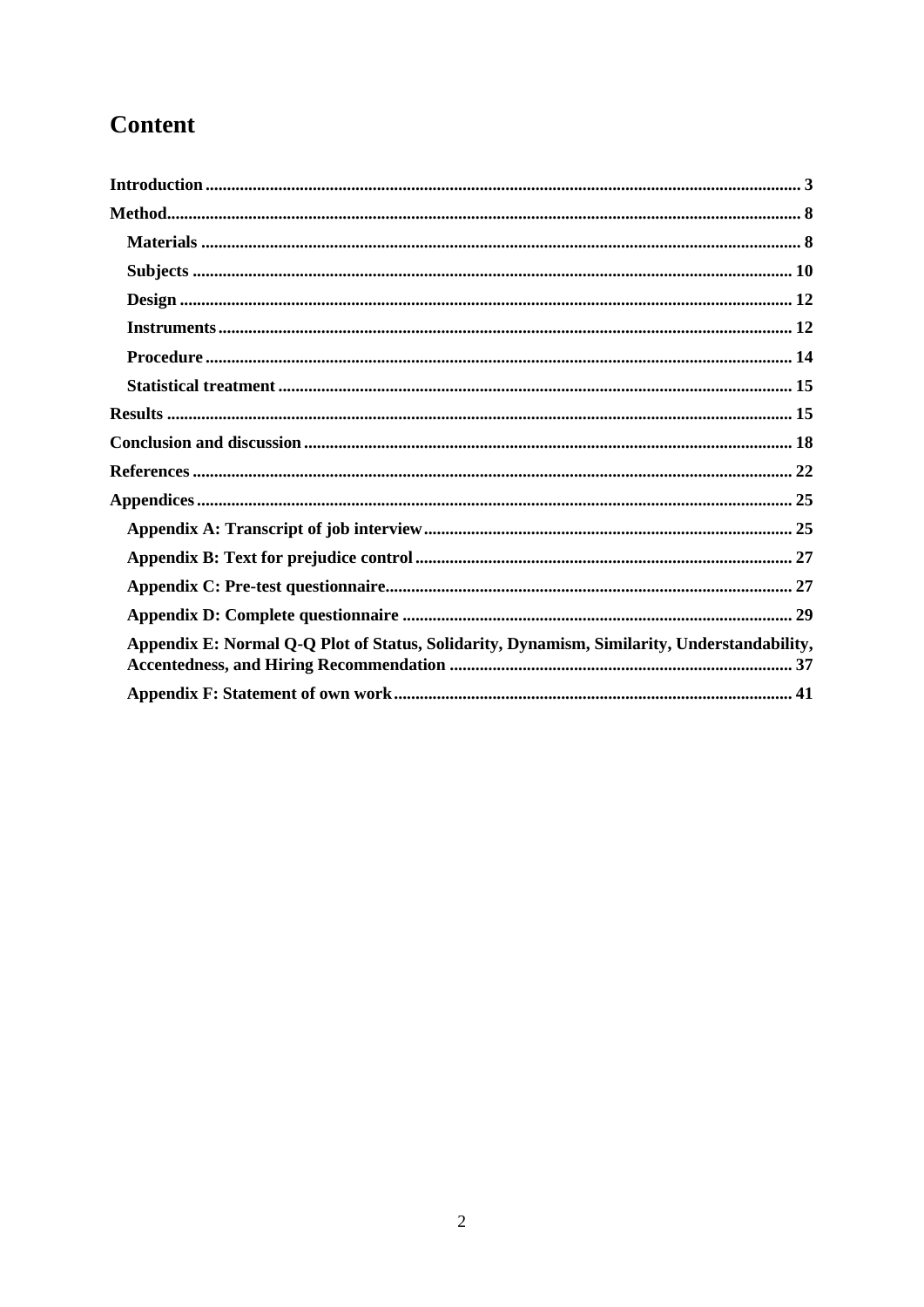#### <span id="page-2-0"></span>**Introduction**

Over the years, globalisation has become increasingly apparent; it is inevitable in everyday life. Almost everyone is acquainted with people from a different cultural background, travelling internationally has become very simple, and international trade has grown significantly. While there are many economic advantages, there are also adverse consequences of globalisation that should be considered, such as discrimination (Ghatak, 2016).

Especially the business world is becoming increasingly international, and as Dickson (2009, p. 8) stated, "The era of global citizens is not far away". Dickson (2009) mentioned that studying abroad has become very common, as well as working abroad after graduating. In those international business contexts, English is the most common lingua franca (Nickerson, 2005; Čalovková, 2017). A lingua franca is a language that serves as a means of communication for groups of people that have different native languages (Cambridge Dictionary, 2021). According to Steyaert et al. (2011), the notion that English is an efficient manner of communication between employees of different cultural backgrounds gave rise to its dominance in the business context. Additionally, it is highly unlikely that English will be replaced by another lingua franca during the next decades (Graddol, 2004). As such, the study of English in the international business context will remain a topic of interest.

One of the consequences of conversing in a second language (L2) is that one will have a non-native accent. According to Atagi and Bent (2017), a non-native accent is an accent that differs from a native accent. This difference is caused by the phonological and acousticphonetic characteristics that are transferred from one's mother tongue. For instance, a Dutch person speaking English with a noticeable Dutch accent can be considered a speaker with a non-native accent. The characteristics of a non-native accent are similar among speakers from the same native language background (Atagi & Bent, 2017), which may lead to generalisations about the non-native accent.

A consequence of having a non-native accent is that, according to Lev-Ari and Keysar (2010), non-native accents often lead to lower credibility and understandability. They conducted an experiment in which participants had to rate the truthfulness of audio recordings of speakers with various accents. They observed that native speech was perceived as more trustworthy than non-native (accented) speech. Munro (2003) confirmed that non-native accents lead to negative judgements. He stated that non-native accents frequently cause discrimination in the hiring process due to stereotyping. His statement was based on the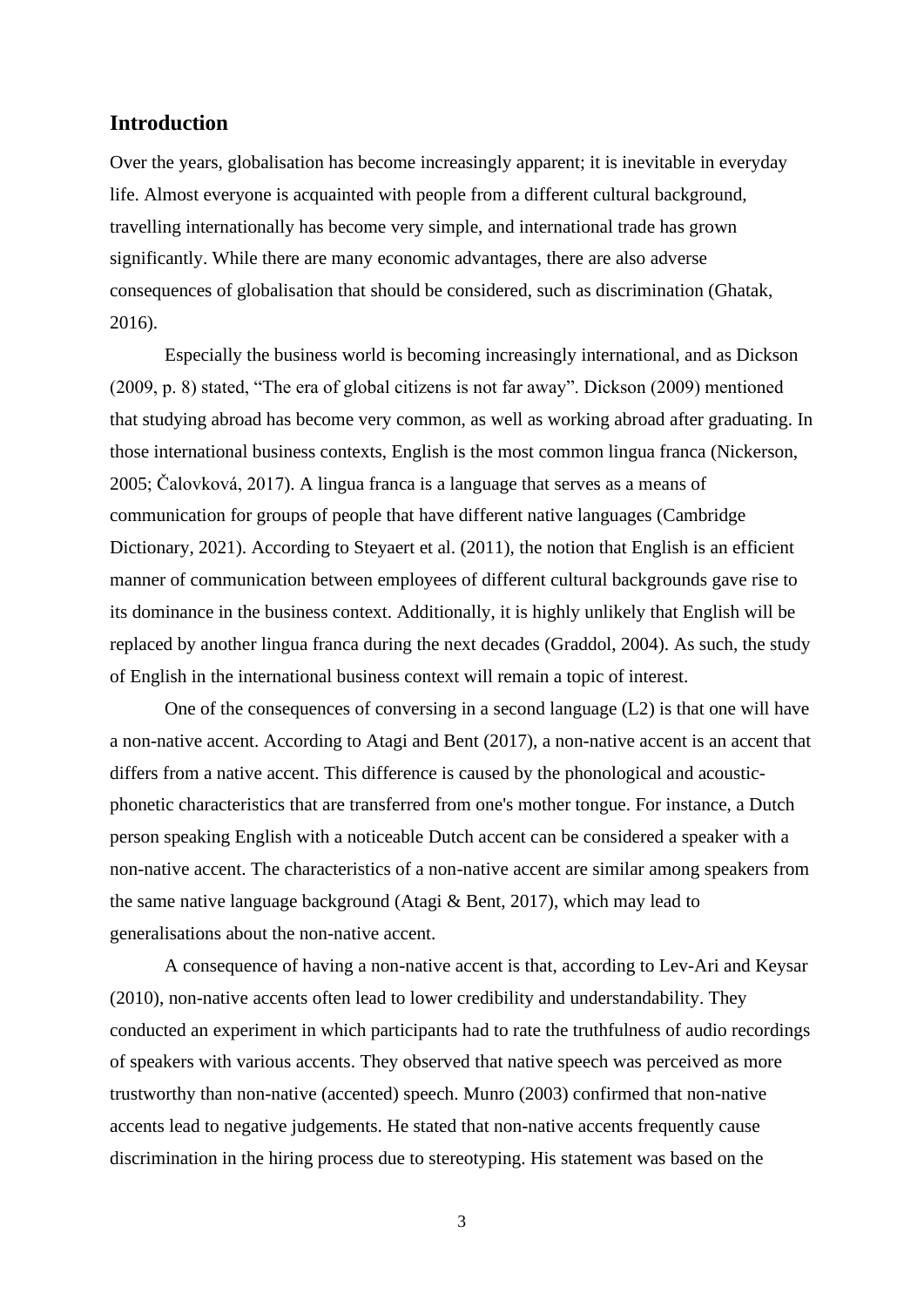analysis of various cases in which discrimination in the hiring process occurred due to the presence of stereotyping. Munro (2003) provided various examples in which someone was turned down due to the associations the decision-maker had with their accent. Furthermore, he mentioned the concept of "linguistic profiling". This concept concerns the idea that someone may be turned down for something—for example, a job or housing application—because of the (negative) associations that the listener has with the accent.

A study concerning the influence of non-standard and foreign accents on listeners is the meta-analysis conducted by Fuertes et al. (2012). Even though the current research focuses on non-native accents rather than on non-standard accents, Fuertes et al. (2012) still drew an interesting conclusion. They confirmed that listeners often evaluate speakers with foreign accents negatively. Furthermore, Krauss et al. (2002) stated that one's culture defines the way one uses their voice. A consequence of this phenomenon is that listeners can create an image of the speaker's cultural background solely based on their voice. This inferred cultural background often comes with a stereotypical judgement of the speaker (Fuertes et al., 2012).

Moving on now to consider the possibilities of reducing the stereotypical judgement that often comes with accents. Roessel et al. (2019) combined the investigation on the perceptions of non-native listeners towards non-native speakers with the search for underlying structures regarding the evaluation of non-native accents. They conducted an experiment in which they investigated whether the occurrence of stereotypical judgements based on accents could be diminished. In their experiment, participants had to rate job applicants based on an audio recording of a job interview. The goal was to reduce the negative judgements based on accents by means of prejudice control. Prejudice control can be explained as the idea of interfering in a process with the aim of reducing one's prejudice. Roessel et al. (2019) implemented a prejudice control intervention by using an instructional text for the participants in which they were told that the candidates in the audio file were not speaking in their native language. Furthermore, the participants were told not to base their perception of the applicants on the stereotypes that they associate with the applicant's accent. Roessel et al. (2019) concluded that being aware that one might discriminate based on prejudices helps to avoid bias. As such, it is of high importance to raise awareness about discrimination based on prejudice.

To elaborate on the aforementioned matter, prejudice control, the article from Roessel et al. (2020) provided useful insights. They compared various studies on the topic of discrimination of non-native accents and stated that non-native accented speakers often face discrimination. Furthermore, they distinguished between controlled and spontaneous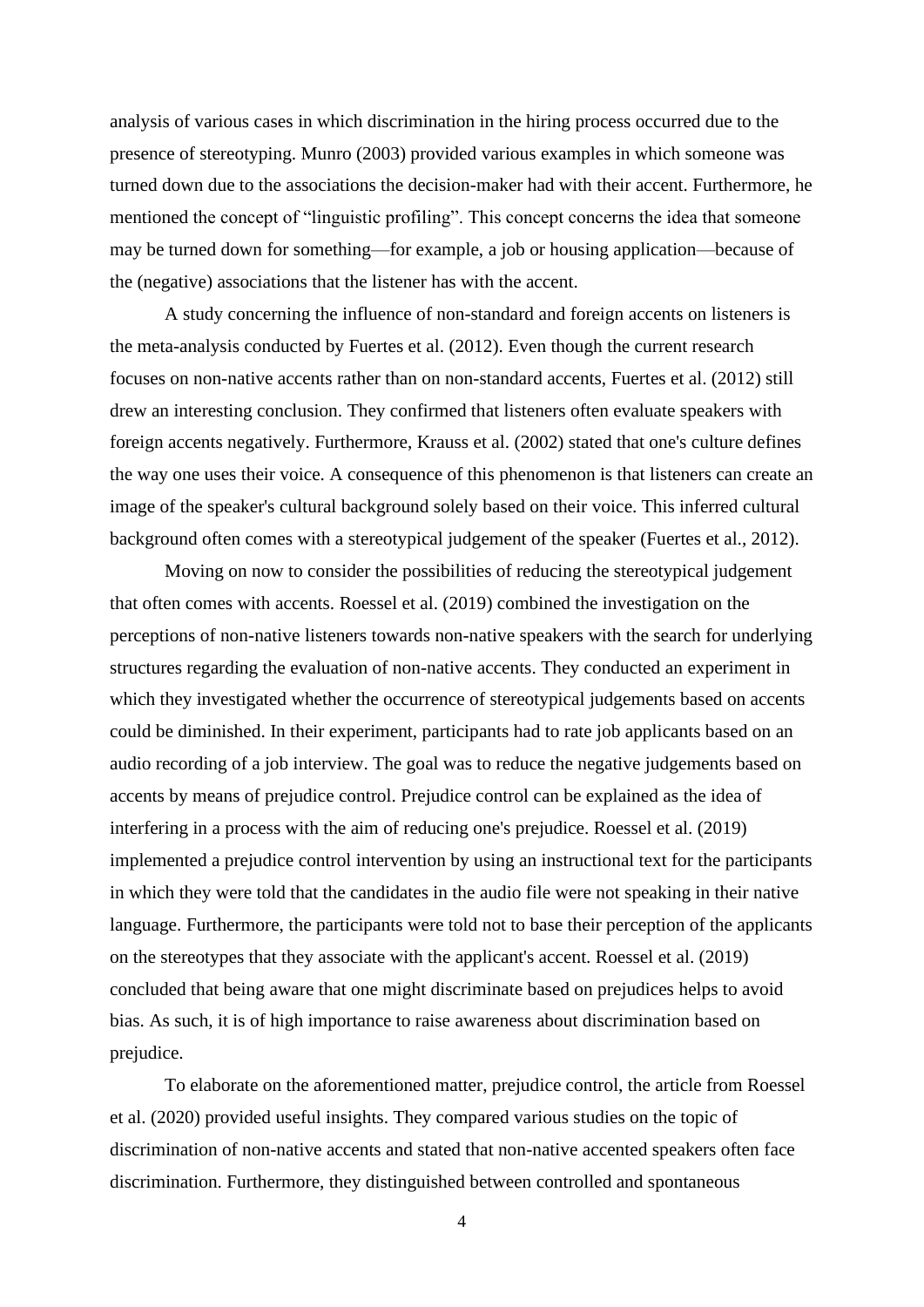responses. In their article, Roessel et al. (2020) stated that by means of rationalisation, or being aware of possible prejudices and discrimination, negative attitudes and responses towards non-native accents can be avoided. When someone responds spontaneously, prejudice is more likely to occur. A consequence of the aforementioned rationalisation is that spontaneous reactions need to be controlled consciously.

When people are motivated to avoid biases, prejudice control can become an internalised mechanism (Bodenhausen et al., 2009). Raising awareness of unconscious biases can lead to more motivation to avoid discrimination, which in turn would lead to less discrimination based on accent. Lippi-Green (1997) stated that in a society in which racial and ethnic discrimination is unacceptable, it is the logical choice to not judge people based on language traits such as accents. As such, discrimination based on accents is worth investigating in contemporary societies in which international contacts are inevitable.

Central to the concept of non-native accent research is the investigation of non-native accents in the business setting. This setting has been investigated by Nejjari et al. (2020), who conducted an experiment in which listeners had to evaluate speech samples from various speakers. These speakers spoke Dutch-accented English, standard British English, or standard American English. German, Spanish and Singaporean listeners had to evaluate the speech samples based on speech understandability and various speaker evaluations; status, affect, and dynamism. Nejjari et al. (2020) found that L2 English (Dutch-accented English) led to equally positive speaker evaluations compared to L1 English (standard British English or standard American English). The understandability of the Dutch speakers was not rated lower than the understandability of the native speakers. At times, the Dutch-accented English even led to a higher status rating by the listeners. These findings indicated that the traditional perspective of what a successful English speaker is, should be reviewed.

A limitation in the study by Nejjari et al. (2020) was that the listeners were not representative of the individuals usually involved in the processes they had to evaluate. For instance, it would have been better to have HR professionals rating job applications rather than just highly educated listeners with sufficient English proficiency. Another suggestion by Nejjari et al. (2020) considers the investigation of accents not from the West-Germanic language family, but from a different language family further away from English.

Returning to the subject of speaker evaluations, Śliwa and Johansson (2014) made several useful contributions. They conducted a qualitative study in which non-native English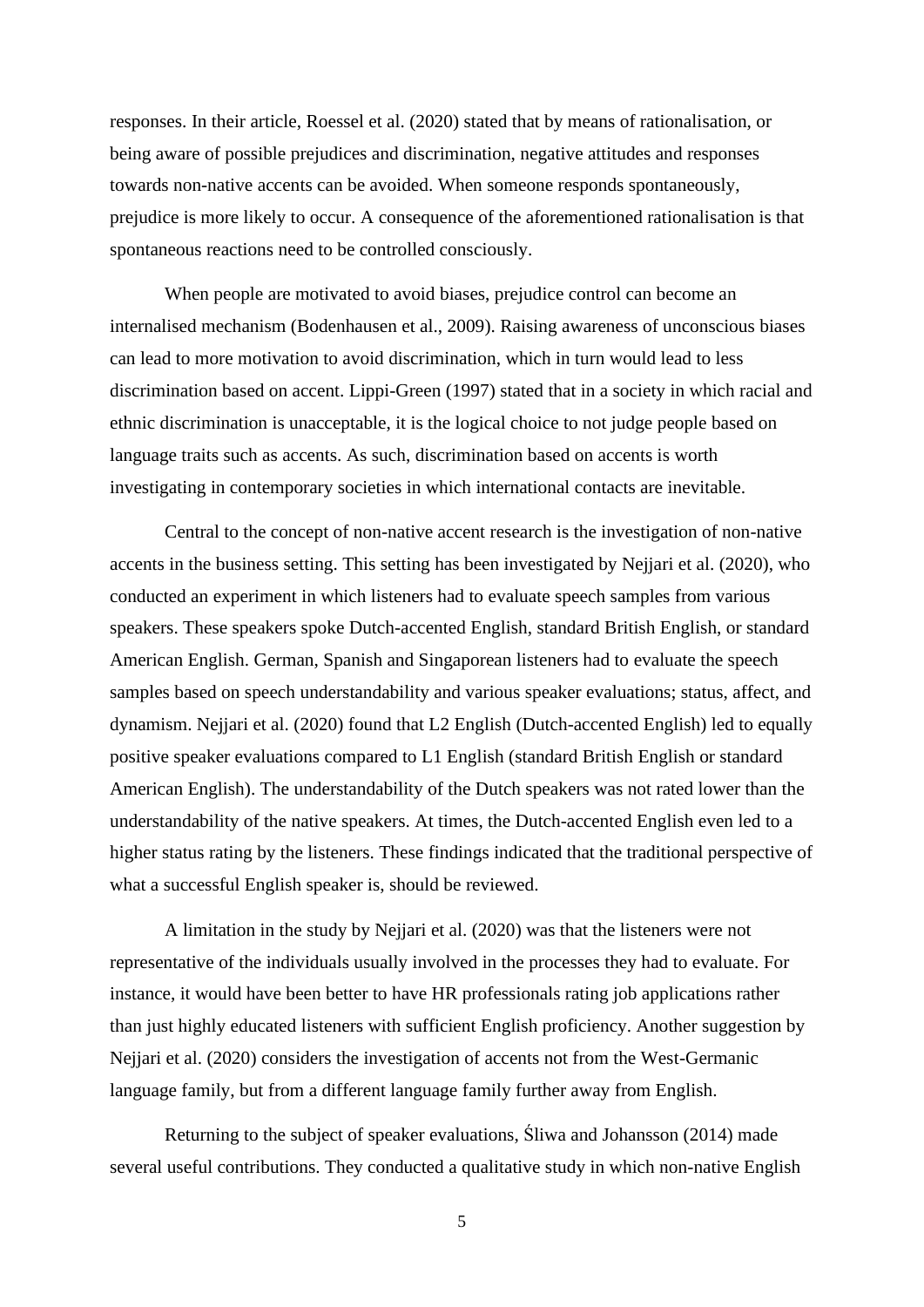speakers were evaluated by themselves and by other listeners. One important matter they noted is that when listeners evaluate an accent, they do not do this solely based on the speaker's linguistic capabilities, but also based on judgements about traits the accent carries. The three main dimensions on which speech is evaluated are status, solidarity, and dynamism (Giles & Billings, 2004). These same three dimensions were also discussed by Fuertes et al. (2012), who used them to organise their meta-analysis. They explained that status is evaluated based on, for instance, intelligence, competence, ambition, and the educational background of the listener. Furthermore, they stated that solidarity is evaluated based on aspects such as attractiveness, benevolence, and trustworthiness. Lastly, dynamism is evaluated based on, for instance, the speaker's liveliness, enthusiasm, and talkativeness (Giles & Billings, 2004; Mulac, Hanley & Prigge, 1974; Zahn & Hopper, 1985).

The findings from Fuertes et al. (2012) suggest that when a speaker is perceived to be of high status, the evaluations of the speaker also tend to be more positive. Furthermore, the ratings of social evaluations tend to increase when the speaker's dynamism is perceived as high. Additionally, they concluded that there was a positive correlation between social evaluations and solidarity, although this correlation was not as strong as the ones for status and social evaluations, and dynamism and social evaluations (Fuertes et al., 2012).

Another aspect that Fuertes et al. (2012) considered important regarding the speaker evaluations is the ingroup versus outgroup member effect. Deprez-Sims and Morris (2010) conducted a study in which US participants had to evaluate job applicants with three different accents (Midwestern US, French and Colombian). They concluded that people are likely to have a more positive attitude towards others who are perceived as similar to themselves, than towards others who are not.

In a country like the Netherlands, in which 90% of the inhabitants claim to be able to communicate in English (European Commission, 2012), it is of extreme importance to investigate the consequences of English as a lingua franca. Additionally, the Netherlands is one of the countries in Europe that offers the most English-taught education (Wächter and Maiworm, 2008). Because of this welcoming climate for international students and expats, the presence of English in the Dutch business context is likely to increase even further in the future. Even though the Dutch business and educational world seem to be welcoming to international employees, it is worth investigating whether the prejudice towards non-native accents plays a role in the job application procedure. Additionally, it can be evaluated whether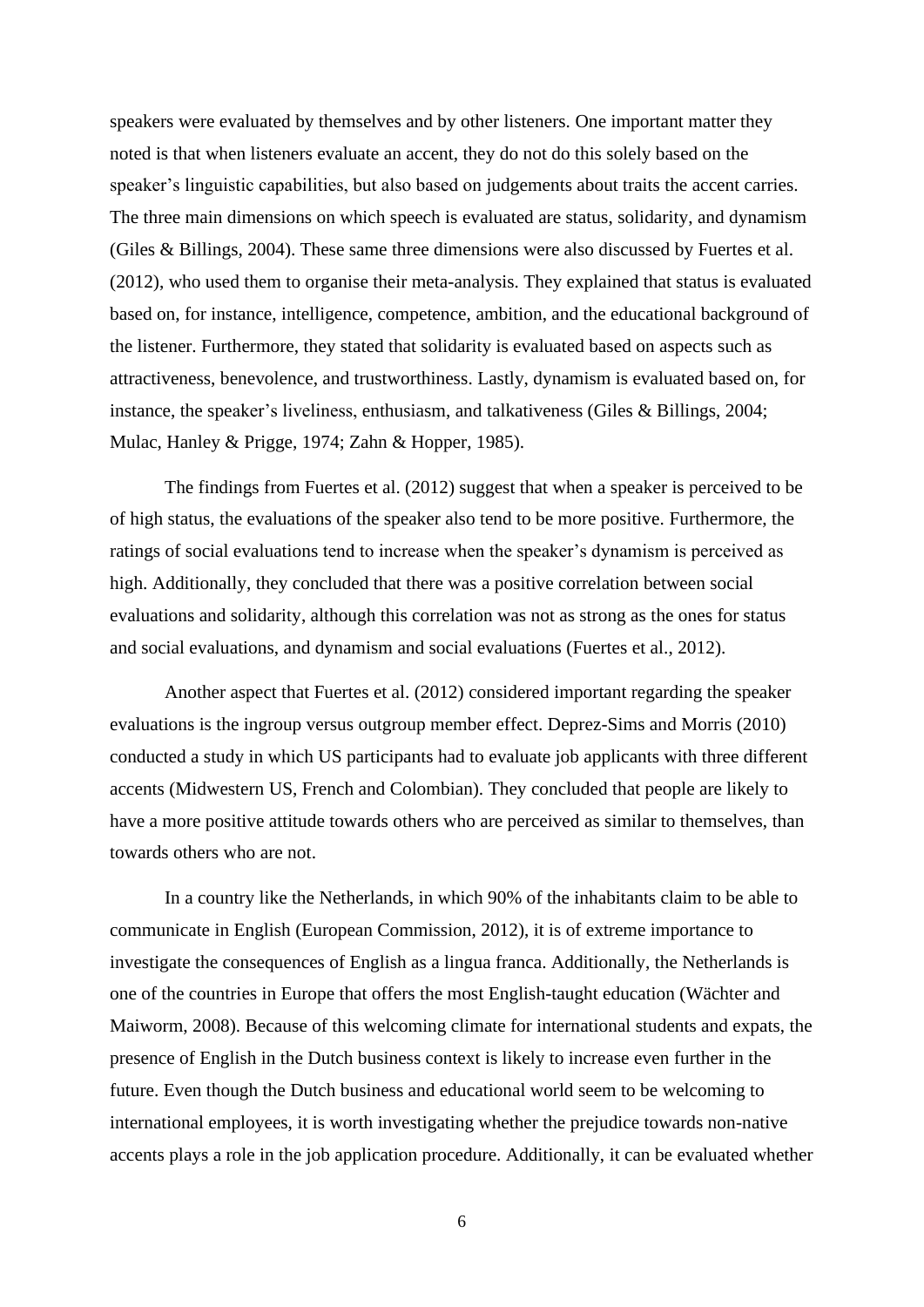raising awareness of this prejudice can reduce stereotyping, as suggested by Roessel et al. (2019). Based on these topics, the following research question has been formulated:

*RQ1: To what extent can a listener's attitude towards the hirability of a non-native accented speaker be influenced by raising awareness of prejudice towards accents?*

Based on the previously described work of Bodenhausen et al. (2009) and Roessel et al. (2019), it is likely that the awareness of being judgemental will diminish prejudice. Consequently, the first hypothesis is stated as follows:

*H1: The participants that are exposed to the prejudice control text will be less biased towards the non-native accent than the participants that are not exposed to this text.*

Because of the research gap described by Nejjari et al. (2020) regarding the research on language families that stand further away from the West-Germanic language family, the accent that will be considered in this study is the French accent. French is a language from the Romance language family and has about 275 million (L1 plus L2) speakers worldwide (Rutgers - Department of World Languages and Cultures, 2017). France and Belgium, both having French as an official language, are proximate to the Netherlands. This emphasises the importance of investigating the French accent in the Dutch business setting. The native accent that will be compared to the non-native French accent is the standard British accent, because of the United Kingdom's proximity to the Netherlands. Furthermore, 'Standard British English' is the version of the English accent that Dutch people are exposed to the most, for instance in education (Nejjari et al., 2012).

Another research objective concerns identifying the perception of Dutch listeners towards a native accent (British-accented English) and towards a non-native accent (Frenchaccented English) in a job interview setting. This objective leads to the following research question:

*RQ2: What is the influence of a non-native French accent on the hiring recommendation of Dutch listeners, compared to a native British accent?*

As indicated previously, Munro (2003) found that non-native accents often cause discrimination in the hiring process. Also, people with a native accent are perceived as more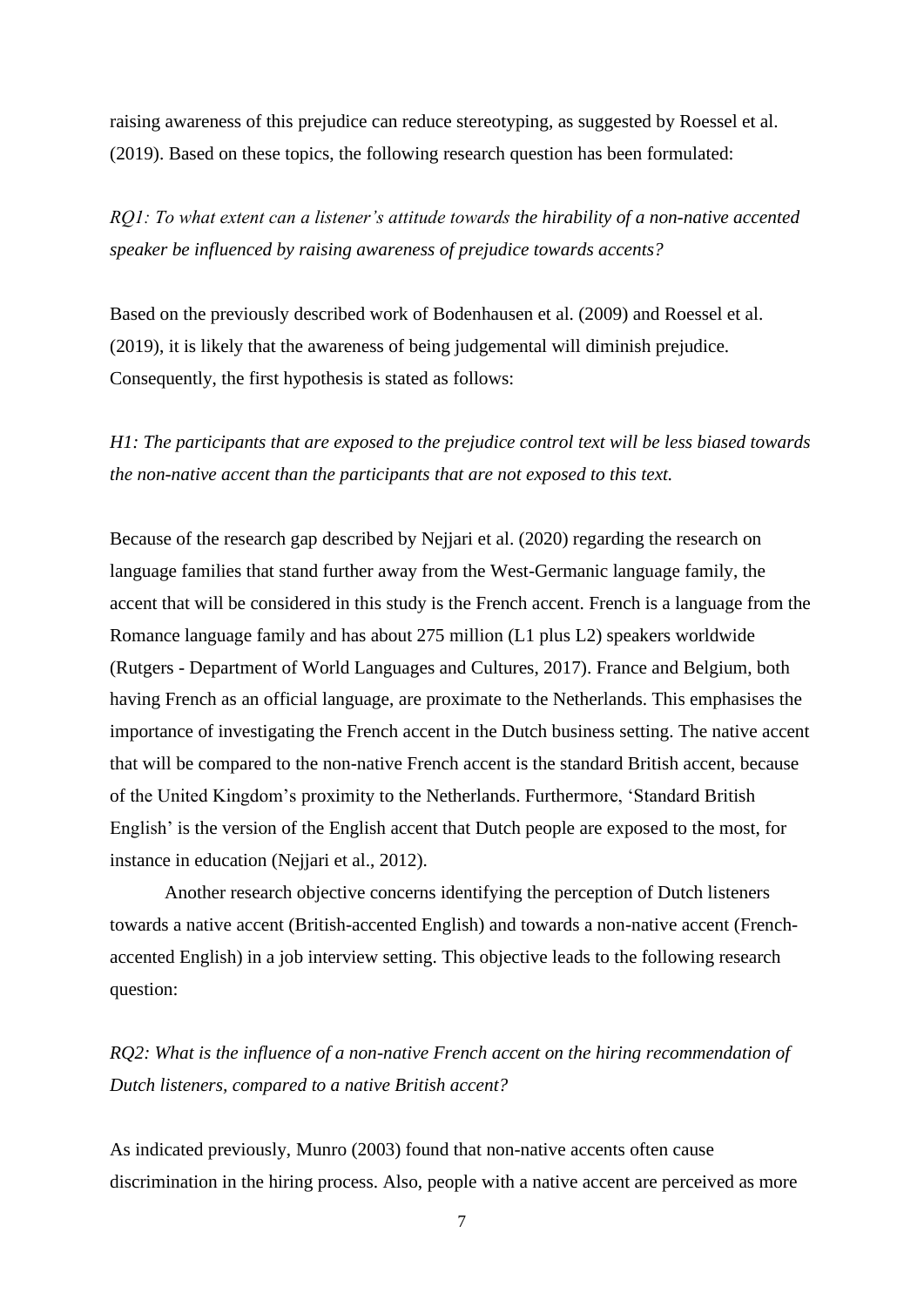credible than people with a non-native accent (Lev-Ari & Keysar, 2010). Consequently, it is likely that native Dutch listeners prefer English speakers with a British accent over people with a French accent. This hypothesis is stated as follows:

*H2: A job applicant speaking French-accented English is less likely to be hired than a job applicant speaking standard British English.* 

The current study aimed to answer these research questions by means of an experiment in which participants were exposed to different audio files of job interviews. One of the interviews had a native accented job applicant (British) and one had a non-native accented job applicant (French). After listening to the job interview, the participants had to evaluate the job applicant based on several categories including job hiring recommendation, similarity, understandability, accentedness, and the speaker dimensions status, solidarity and dynamism. Furthermore, the influence of prejudice control was investigated.

#### <span id="page-7-0"></span>**Method**

#### <span id="page-7-1"></span>*Materials*

The material for this experiment consisted of two different voice recordings of a job interview for an HR position. The script of the voice recording is an adapted version of the transcript of a job interview listening exercise that can be found on the website of the British Council (British Council, 2020). Both audio files that were created for this study were recorded with the same interviewer, which was a Dutch man with a high English proficiency, but not a native speaker. The interviewee was different in the two audio clips. In the first audio recording, the interviewee was a British woman with a native English accent, whereas in the second audio clip the interviewee was a French woman with a non-native English accent. The choice of differentiation in gender between the interviewer and the interviewee was made to ease the recognisability of the voices for the listeners. The difference in voice characteristics between the French and the British interviewee should be as small as possible, to avoid confounding factors influencing the result. To achieve this goal, two extra recordings with different speakers were created. All four audio files had the same interviewer and each audio file had a different interviewee: two with a French accent and two with a standard British accent. The two audio recordings that were used in the actual experiment were chosen by this study's researchers and another researcher from Radboud University. The decision to use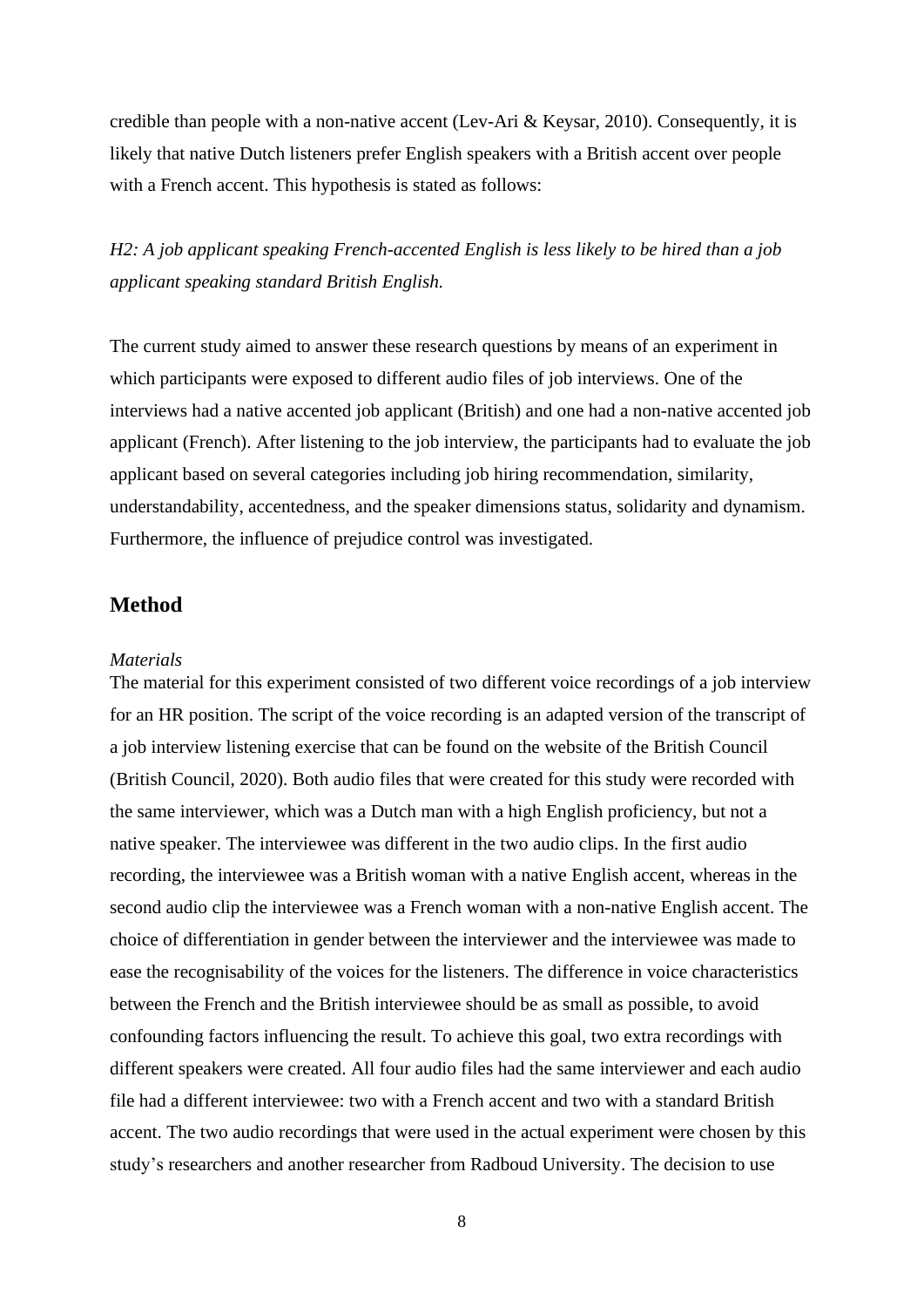these two was based on the interviewees' similar speech characteristics such as their pitch and speech rate.

The audio clips spanned a duration of approximately 2 minutes and 15 seconds, and every participant was exposed to only one of the two audio recordings. Furthermore, a distinction was made in the questionnaires by including a text regarding prejudice control. The prejudice control text was based on Roessel et al. (2019). It was not presented to any of the participants who were exposed to the British-accented English, and only to approximately half of the participants who were exposed to the French-accented English. The transcript of the audio recordings can be found in Appendix A, whereas Appendix B contains the text used for the prejudice control condition.

To ensure that the participants of the experiment were able to distinguish between the native and the non-native accent, a pre-test was conducted. This pre-test validated whether the operationalisation of the independent variable has been carried out correctly. In total, 33 participants (Radboud University students) took part in the pre-test. For the recruitment of the participants of the pre-test, only WhatsApp was used. The researchers directly approached students from Radboud University to fill in the questionnaire corresponding to the pre-test. The participants listened to both the French-accented audio recording and the British-accented audio recording. One participant did not answer clearly and was therefore excluded from the pre-test.

The pre-test began with an introductory text. This text was followed by the British accented audio recording and a binary question regarding whether the speaker is perceived as native or non-native. If the participant answered non-native, an open question followed in which they were asked to write down what they expected the native language of the speaker to be. If they answered native this question was skipped, and the questionnaire immediately continued to the French-accented audio file. The same questions then followed, one about whether the job applicant was a native or non-native speaker and one regarding the possible native language. The complete questionnaire for the pre-test can be found in Appendix C.

For the British-accented English audio recording, 23 participants recognised that the accent in the interview was a native one, and nine participants thought it was non-native. Three of these nine did not submit a guess of what the mother tongue of the job applicant was, and others guessed for instance Chinese, Dutch, French, Italian or Swedish. Only one participant thought that the job applicant in the French-accented English audio recording was a native English speaker. 15 participants recognised the accent as French, whereas others guessed it to be for instance Czech, German, Hindi, Russian or Spanish, or simply did not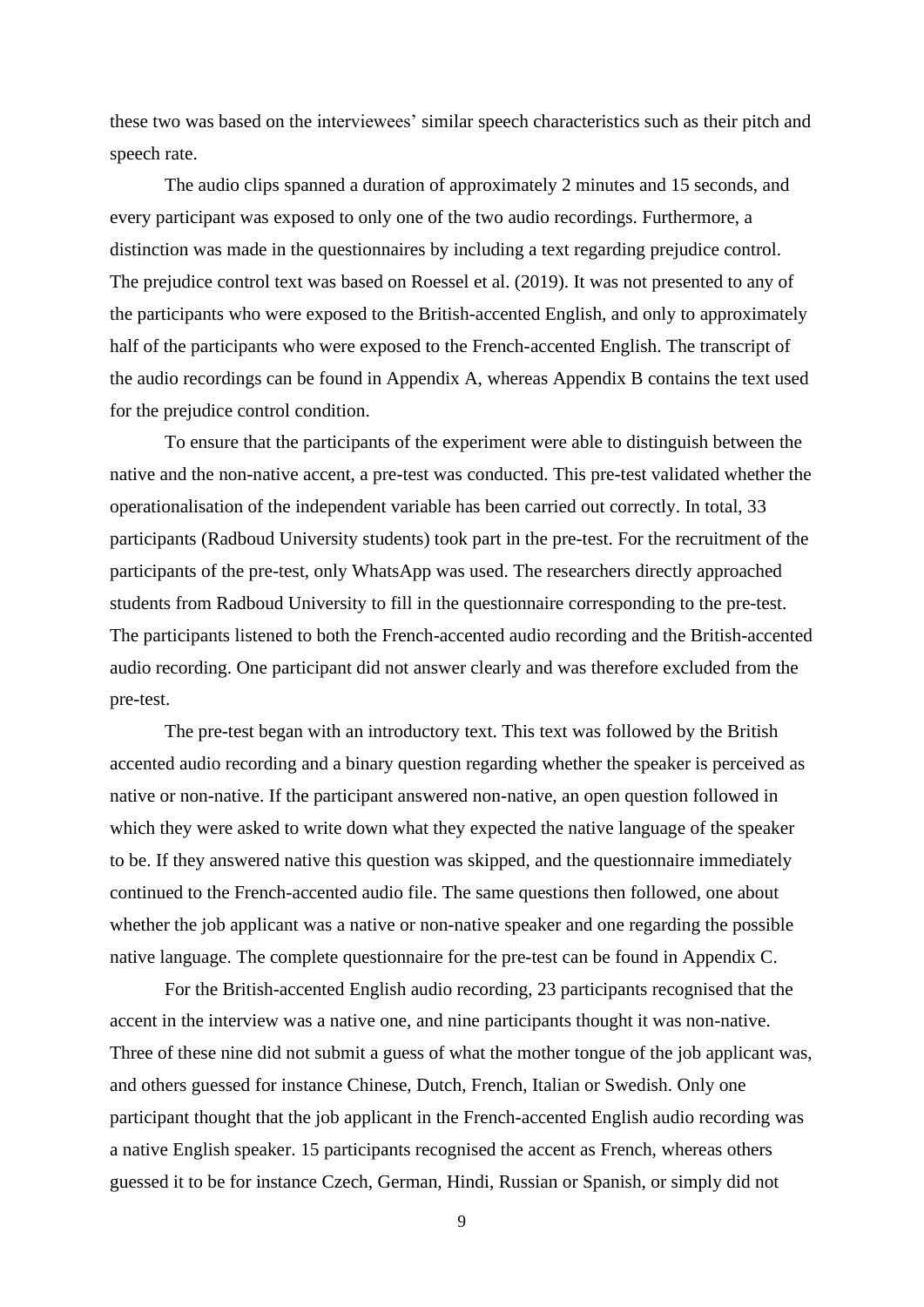have any idea. Based on these results it can be concluded that the participants recognised which audio file was native and which one was non-native fairy well. However, they did not all recognise the non-native one to be French.

#### <span id="page-9-0"></span>*Subjects*

The recruitment of participants for the main questionnaire was done by means of both direct recruitment by the researchers and by means of snowball sampling. The researchers sent the questionnaire to possible participants, shared it on Facebook and LinkedIn, and also asked the participants to share it with people that fit all criteria.

In total, 122 participants took part in the experiment. They were all native Dutch speakers who have experience with hiring people or conducting job interviews. This requirement does not necessarily imply that they had to be recruiters or HR professionals, they only needed to have some experience with the hiring process. For instance, they could be working as the manager of a bar who is in charge of hiring new employees. Furthermore, the participants needed to have a basic understanding of the English language.

The 122 participants were distributed randomly over the three different conditions. 36 participants were exposed to British-accented English, 44 to French-accented English with prejudice control, and 42 to French-accented English without prejudice control. Table 1 shows the distribution of male and female participants per condition.

#### **Table 1**

| ∪ount  |        |                    |                                        |                                           |       |
|--------|--------|--------------------|----------------------------------------|-------------------------------------------|-------|
|        |        |                    | Condition                              |                                           |       |
|        |        | British<br>English | French<br>with<br>prejudice<br>control | French<br>without<br>prejudice<br>control | Total |
| Gender | Male   | 18                 | 25                                     | 23                                        | 66    |
|        | Female | 18                 | 19                                     | 19                                        | 56    |
| Total  |        | 36                 | 44                                     | 42                                        | 122   |

*Proportions of gender per condition*

Among the participants exposed to the British-accented audio file, the average age was 38.81 with a standard deviation of 14.69. The youngest participant was 19 and the oldest was 65. The age of the participants exposed to the French-accented audio file without prejudice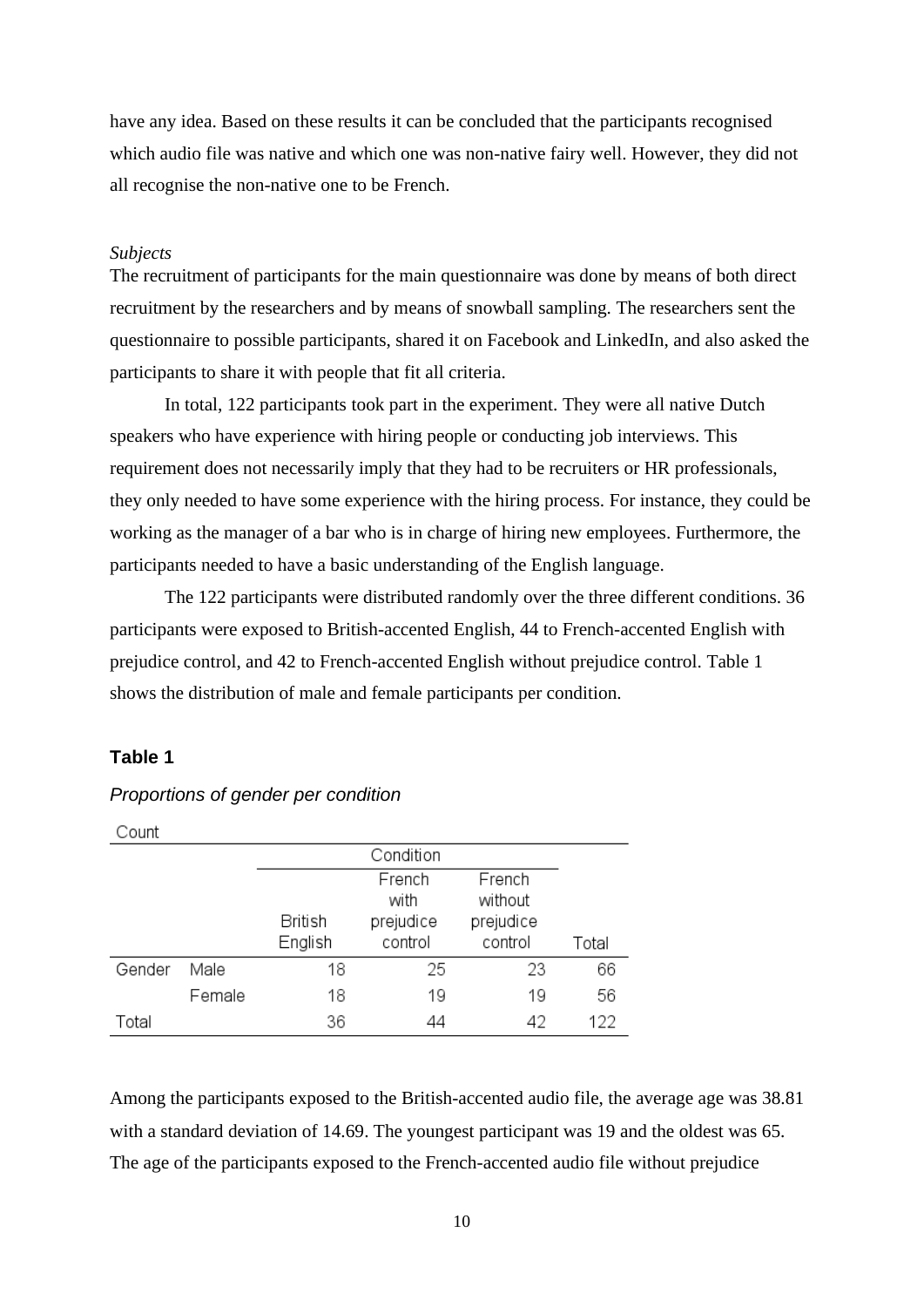control varied from 20 to 68, with an average of 41.77 and a standard deviation of 13.55. The age in the group exposed to the French-accented interview without prejudice control ranged from 20 to 63, with an average of 44.29 and a standard deviation of 14.93.

In all three conditions, the highest level of education completed varied from secondary education to a master's degree. More than half of the participants (59.01%) indicated that the highest degree of education they had completed was a bachelor's degree. In Table 2, the distributions of educational level per condition are displayed.

#### **Table 2**

#### Count Condition French French with without **British** prejudice prejudice English control control Total Highest level of  $\overline{2}$ 4 Secondary education 1 1 education MBO degree  $\mathbf 1$ 3  $\overline{2}$ 6 completed Bachelor's degree (HBO, WO) 26 24 22 72 Master's degree 8 11 16 35 0 Doctorate 3 0 3 Other/prefer not to say 0 1  $\mathbf{1}$ 2 Total 36 44 42 122

#### *Highest level of education completed per condition*

The participants were also asked to rate their level of English proficiency on a scale from 1 to 7 (beginner to advanced). In the group exposed to the British-accented English, the participants rated their English 5.03 on average, with a standard deviation of 1.27. The English proficiency within this group varied from 2 to 7. The participants that were exposed to the French with prejudice control condition rated their English 5.25 on average, with a standard deviation of 1.03. The range within this group was slightly smaller, varying from 3 to 7. In the last group, French without prejudice control, the participants rated their English the highest with a mean of 5.48. The standard deviation was 1.17 and the range varied from 2 to 7.

Slightly more than half (56.6%) of the participants indicated that they had conducted a job interview with a foreign applicant in the past. Table 3 depicts how many participants in each group had experience with hiring a foreign applicant.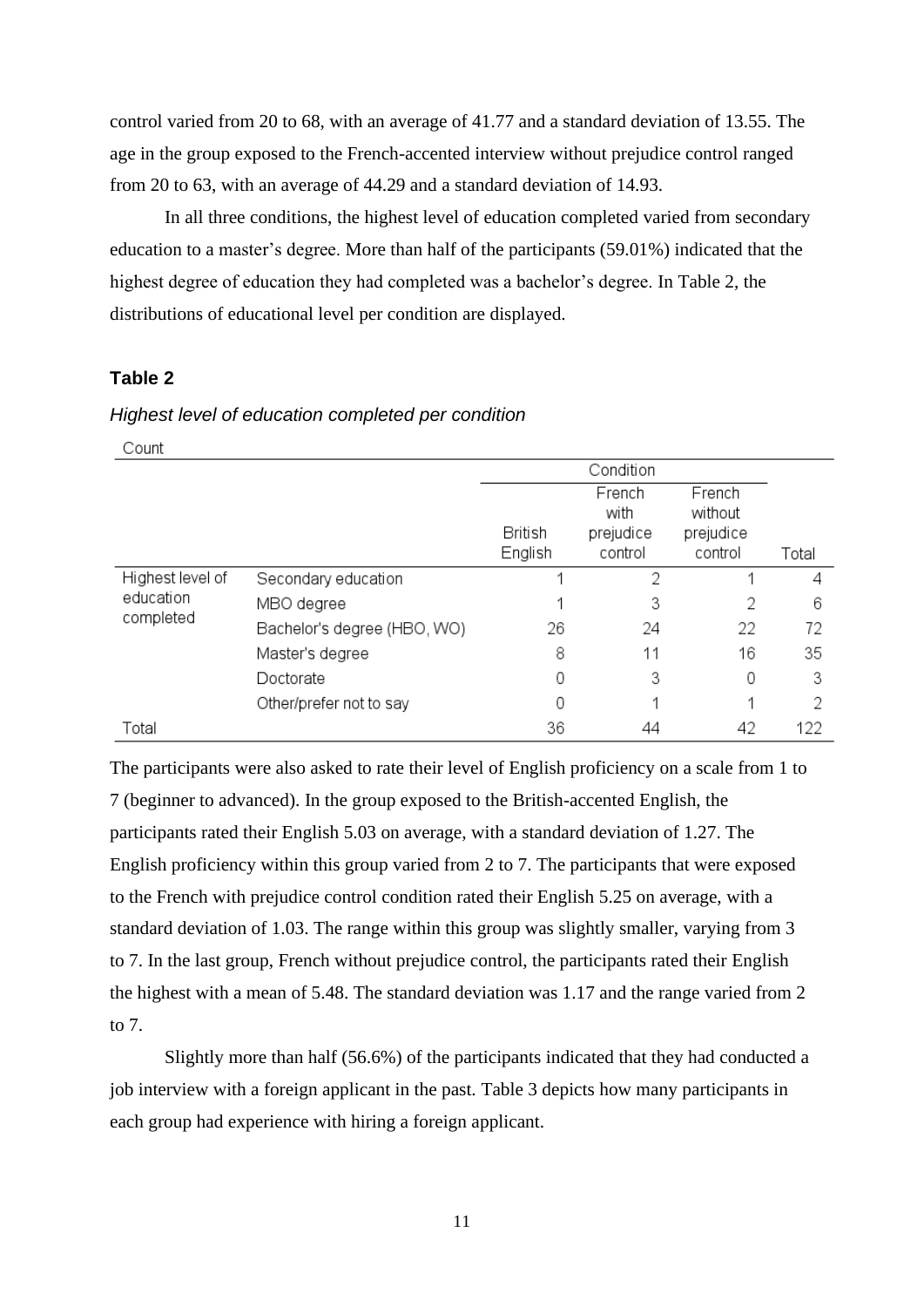#### **Table 3**

| Count                    |     |                    |                                        |                                           |       |
|--------------------------|-----|--------------------|----------------------------------------|-------------------------------------------|-------|
|                          |     |                    | Condition                              |                                           |       |
|                          |     | British<br>English | French<br>with<br>prejudice<br>control | French<br>without<br>prejudice<br>control | Total |
| Experience with hiring a | Yes | 16                 | 27                                     | 26                                        | 69    |
| foreign applicant        | Νo  | 20                 | 17                                     | 16                                        | 53    |
| Total                    |     | 36                 | 44                                     | 42                                        | 122   |

*Foreign hiring experience per condition*

To ensure that the three groups of participants were comparable, chi-square analyses were conducted. These tests were conducted for gender, age, level of education, perceived level of English proficiency, and experience with hiring a foreign applicant.

A chi-square test showed no significant relation between condition and gender ( $\chi$ 2 (2) = .38, *p* = .826). The same statistical test was also conducted for condition and age, which showed no significant relation either ( $\chi$ 2 (80) = 75.40, *p* = .625). Furthermore, a chi-square test indicated that there was no significant relation between condition and level of education  $(\gamma 2 (10) = 10.72, p = .380)$ . There was, according to chi-square analyses, also no significant relation between condition and perceived level of English proficiency ( $\chi$ 2 (10) = 9.04, *p* = .528), and between condition and experience with hiring a foreign applicant ( $\gamma$ 2 (2) = 3.05, *p* = .217). Subsequently, it can be concluded that there were no significant relations between the conditions and one of the characteristics mentioned. As such, the groups can be compared.

#### <span id="page-11-0"></span>*Design*

The study used a 3x1 design with accent condition (British-accented English, French-accented English with prejudice control and French-accented English without prejudice control) as independent variable. The dependent variable was the evaluation of the speaker in terms of hiring recommendation. Since the participants will only be listening to one of the interviews and therefore are only exposed to one level of the independent variable, the study uses a between-subjects design.

#### <span id="page-11-1"></span>*Instruments*

This study was conducted using an online questionnaire in the program Qualtrics. The main questionnaire was based on the questionnaire used by Deprez-Sims and Morris (2010). Its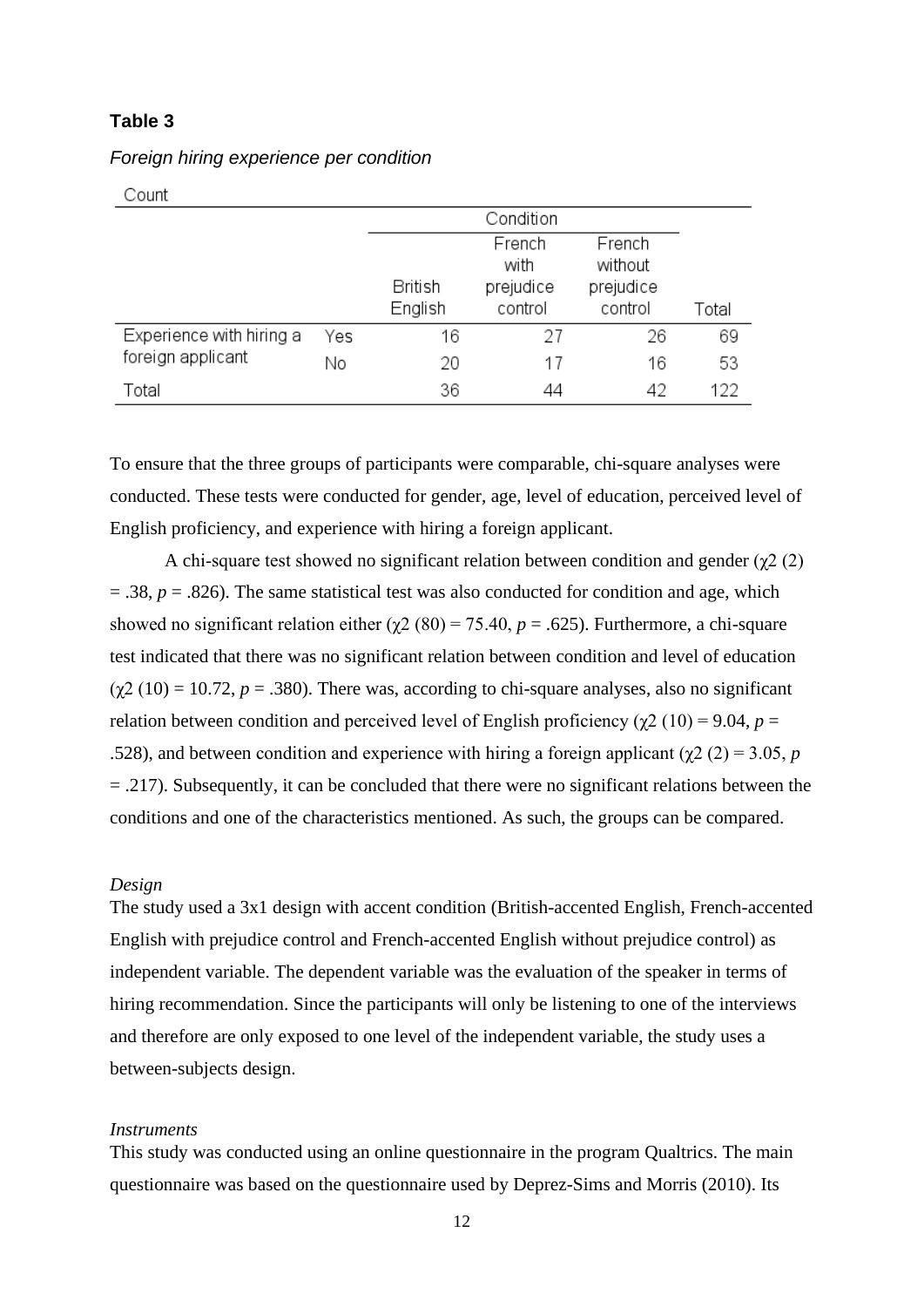purpose was to measure the different perceptions of the participants with regards to the different (non-)native accents. Having a Dutch nationality, Dutch as a native language, and experience with job interviews were prerequisites for participating in the questionnaire. To verify whether the participant met these requirements, the questionnaire began with three questions regarding these subjects.

After these three questions, approximately one-third of the participants was presented to the audio recording in which the interviewee has a British accent, and approximately twothirds of the participants were presented to the audio recording in which the interviewee has a French accent. Within the latter category, about half of the participants were exposed to a text about prejudice control before listening to the audio file. Subsequently, all participants were asked to answer questions about their perception of the job interview.

The questionnaire continued with six questions concerning hiring recommendation. These questions were asked on a 7-point Likert scale varying from '1, strongly disagree' to '7, strongly agree'. These questions concerned: (1) the participant's satisfaction if the applicant was hired, (2) their favourability towards the applicant, (3) their willingness to work with the applicant, (4) whether the participant views the applicant as an asset to the company, (5) the participant's likeliness to hire the applicant, and (6) the likeliness of the applicant having a good relationship with their colleagues. Since the hiring recommendation was rated on six different items, the reliability of this variable had to be checked. The reliability of 'hiring recommendation' comprising six items was excellent:  $\alpha$  = .93. Consequently, the mean of all six items was used to calculate the compound variable 'total hiring recommendation', which was used in further analyses.

Subsequently, three questions with 7-point semantic differential scales regarding similarity (1, not similar at all  $-7$ , very similar), understandability (1, not understandable at all  $-7$ , very understandable), and accentedness (1, strongly accented  $-7$ , native) were asked.

Furthermore, nine questions were asked regarding status, dynamism and solidarity by means of semantic differential scales. The status of the interviewee was rated on three scales, with one varying from '1, educated' to '7, uneducated', one from '1, intelligent' to '7, dull', and one from '1, confident' to '7, insecure'. These scales were based on the works by Fuertes et al. (2012) and Śliwa and Johansson (2014). The reliability of 'status' comprising three items was good:  $\alpha$  = .90. Consequently, the mean of all three items was used to calculate the compound variable 'total status', which was used in further analyses.

The control variable solidarity was also measured on three 7-point semantic differential scales: '1, dishonest – 7, honest', '1, boring – 7, interesting', and '1, unreliable –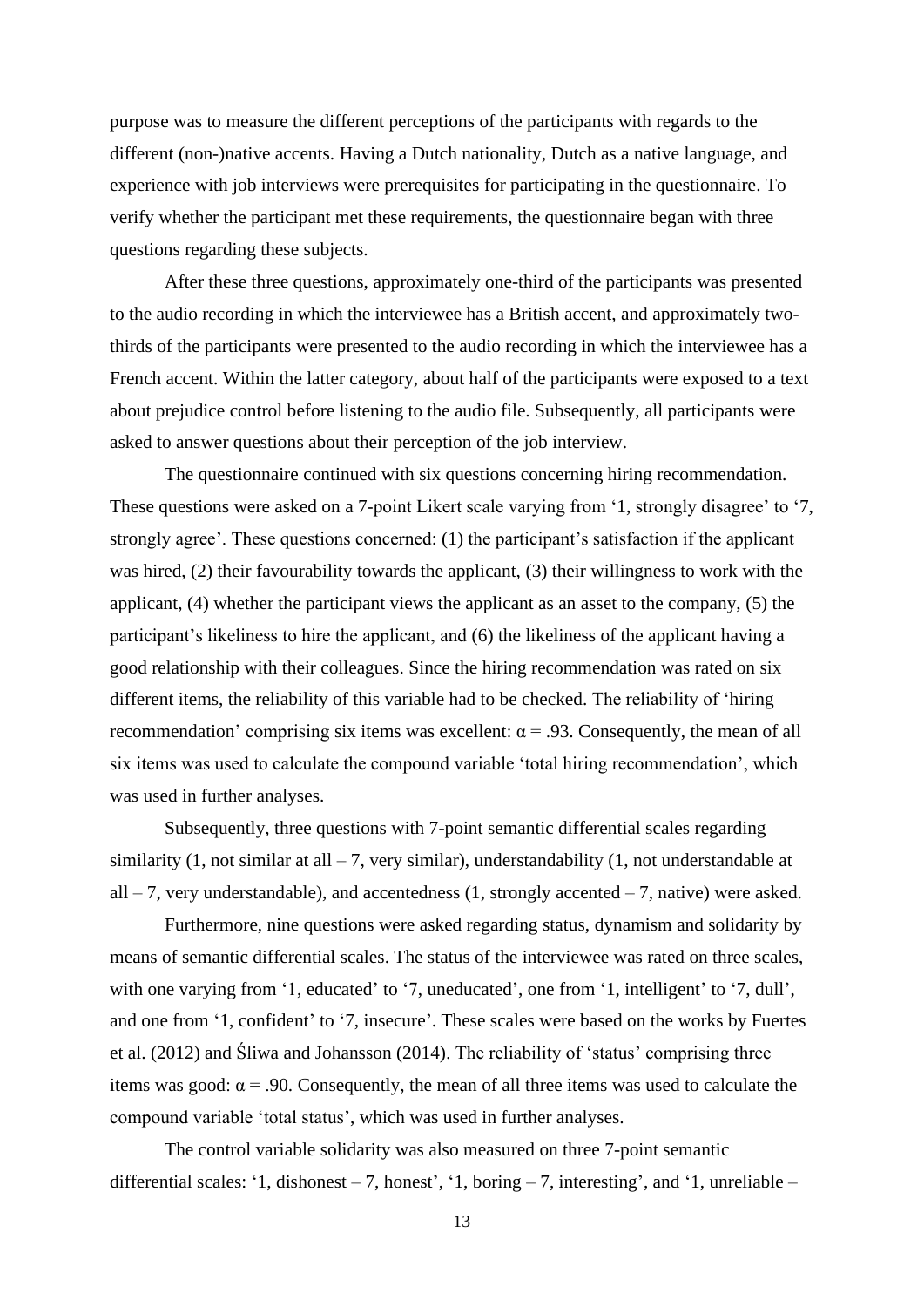7, reliable'. These scales were also based on Fuertes et al. (2012) and Śliwa and Johansson (2014) and were also validated by Cronbach's alpha. The reliability of 'solidarity' comprising three items was acceptable:  $\alpha = .75$ . Consequently, the mean of all three items was used to calculate the compound variable 'total solidarity', which was used in further analyses.

The variable dynamism was also measured through three different 7-point semantic differential scales, which were '1, friendly  $-7$ , hostile', '1, strong  $-7$ , gentle', and '1, talkative – 7, restraint'. An analysis with Cronbach's alpha was conducted to ensure that the scales were valid. However, the analysis led to a Cronbach's alpha which was unacceptable:  $\alpha$  $= .41$ . In order to get a slightly more reliable scale, the item '1, strong  $-7$ , gentle' was omitted, which led to a Cronbach's alpha that was still poor, but better:  $\alpha = .49$ . Accordingly, the mean of the items '1, friendly  $-7$ , hostile' and '1, talkative  $-7$ , restraint' was used to calculate the compound variable 'total dynamism', which was used in further analysis.

Additionally, the questionnaire contained a small number of demographic questions. These questions considered the age, gender, and educational level of the participant. Furthermore, the participants were asked to rate their level of English proficiency on a 7-point semantic differential scale varying from '1, low' to '7, high'. Additionally, they were asked whether they have international hiring experience, that is, experience hiring people from a different cultural background. The complete questionnaire can be found in Appendix D.

#### <span id="page-13-0"></span>*Procedure*

The questionnaire was conducted online via Qualtrics. In the text that accompanied the questionnaire, participants were told that their anonymity is guaranteed and that the research is for bachelor's theses regarding the evaluation of job applicants. Furthermore, the text clarified that the participants are required to be native Dutch speakers with hiring experience and that participants must have the Dutch nationality. Lastly, participants were asked to give consent for partaking in the study and for the use of their answers.

The experiment was conducted on an individual basis and the participants were not debriefed at the end. The procedure was the same for all participants, even though the content of the questionnaire/audio recording differed. Some participants were exposed to the Frenchaccented English with prejudice control, some to the French-accented English without prejudice control, and some to the British-accented English. The participants were randomly assigned to one of the conditions. This randomisation was realised by the randomizer function of Qualtrics. On average, participating in the questionnaire took six minutes and 44 seconds, after the exclusion of extreme outliers. These outliers are defined as duration times that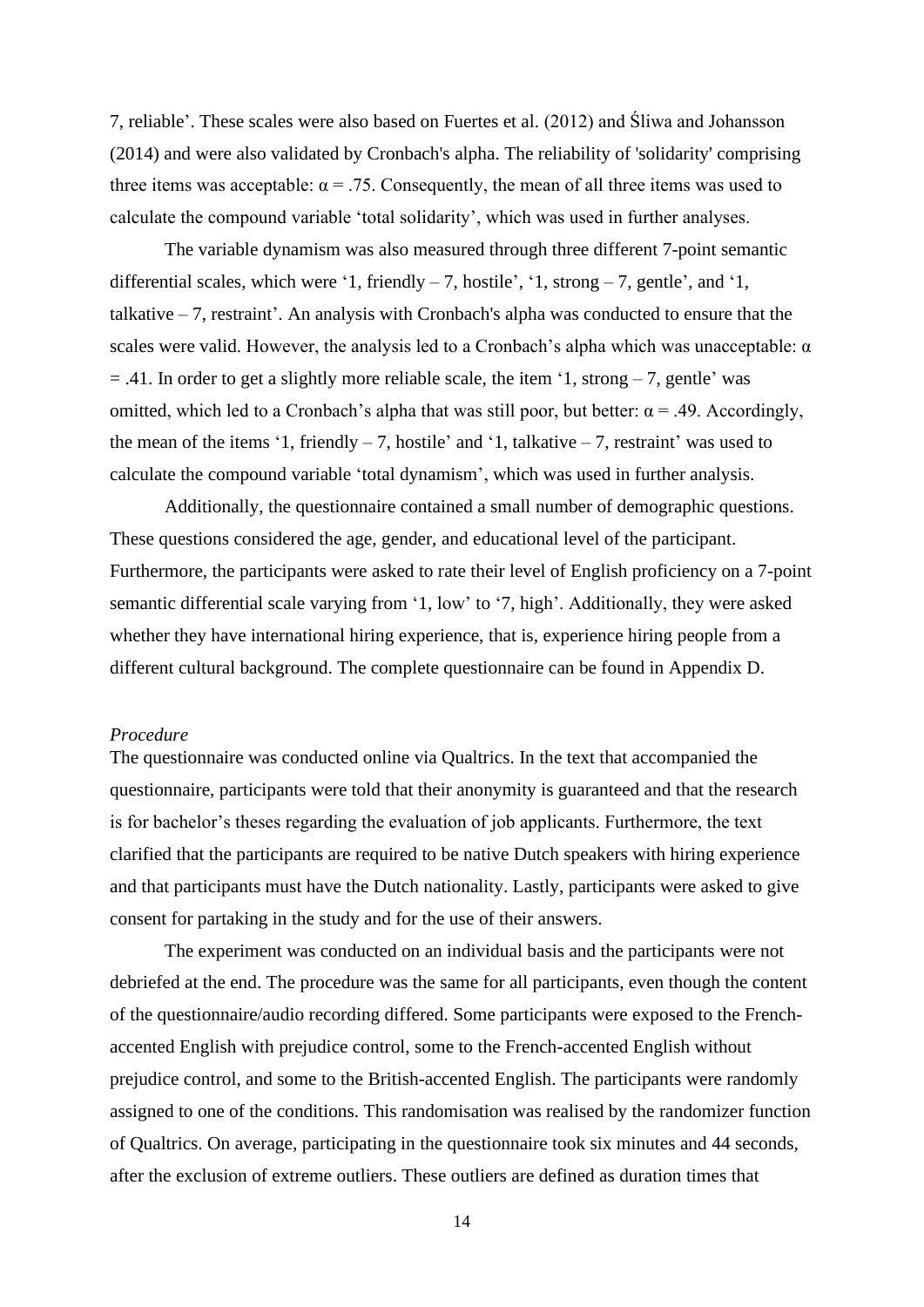deviate more than 1.5 times the interquartile range (IQR) from the  $1<sup>st</sup>$  or  $3<sup>rd</sup>$  quartile. This definition resulted in the exclusion of 17 extreme outliers who took longer than 899 seconds (14 minutes and 59 seconds), with no outliers on the lower end. It is important to state that it was not a problem if the participants took longer since this did not lead to invalid answers. Therefore, these extreme outliers were not excluded from the rest of the analyses. The participants were not allowed to return to the audio once they had continued to the next section of the questionnaire.

#### <span id="page-14-0"></span>*Statistical treatment*

In order to evaluate the differences between the groups, one-way ANOVAs were conducted. These tests were done to compare the three listener groups with regards to their hiring recommendation, perceived similarity and perceived understandability. Furthermore, correlation tests were used to investigate whether the understandability, perceived similarity, and other speaker evaluations (status, dynamism and solidarity) influence the likeliness to hire.

#### <span id="page-14-1"></span>**Results**

In this section, the results of the statistical tests conducted to answer the research questions will be presented. To evaluate whether the difference in hiring recommendation between the three groups is significant, a one-way analysis of variance was conducted.

A one-way analysis of variance showed no significant effect of accent condition on hiring recommendation ( $F(2, 119) = 2.824$ ,  $p = .063$ ). The hiring recommendation of the group exposed to the British-accented audio file was not significantly different to the hiring recommendation of the participants who were exposed to the French-accented audio file with prejudice control ( $p = 1.000$ , Bonferroni-correction) and to the hiring recommendation of the participants who were exposed to the French-accented audio file without prejudice control (*p*  = .189, Bonferroni-correction). The hiring recommendation of the participants that were exposed to the French-accented audio file with prejudice control also did not differ significantly from the hiring recommendation of the participants that were exposed to the French-accented audio file without prejudice control  $(p = .092,$  Bonferroni-correction). Table 4 provides an overview of the evaluations regarding hiring recommendation for the three different listener groups.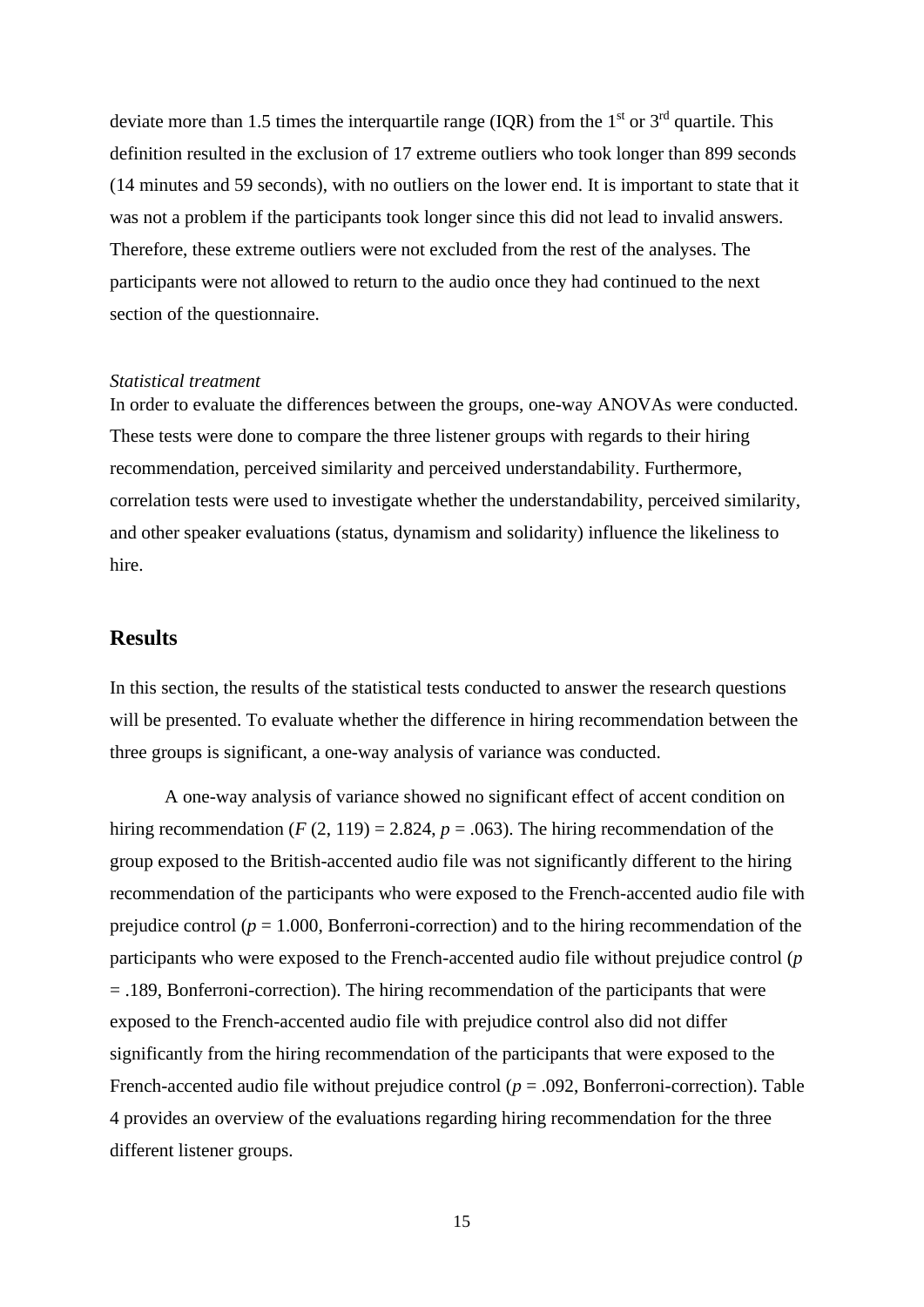#### **Table 4**

*Hiring recommendation per condition*

|                                  |     |      | Std.             |
|----------------------------------|-----|------|------------------|
|                                  | N   | Mean | <b>Deviation</b> |
| <b>British English</b>           | 36  | 4,95 | 0,946            |
| French with prejudice control    | 44  | 4,95 | 0,988            |
| French without prejudice control | 42  | 4.44 | 1,226            |
| Total                            | 122 | 4.76 | 1,081            |

Additionally, a one-way analysis of variance did not show a significant effect of accent condition on understandability ( $F(2, 119) = 1.652$ ,  $p = .196$ ). There was no significant difference between the perceived understandability of the participants exposed to the Britishaccented interview and the participants exposed to the French-accented interview with prejudice control (*p* = 1.000, Bonferroni correction). Also, no significant difference was found between the participants exposed to the British-accented audio and the participants exposed to the French-accented interview without prejudice control ( $p = .953$ , Bonferroni correction). Lastly, there was no significant difference between the participants exposed to the Frenchaccented interview with prejudice control and those exposed to the French-accented interview without prejudice control ( $p = .217$ , Bonferroni correction). Table 5 displays the mean and standard deviation of the perceived understandability per accent condition.

#### **Table 5**

#### *Perceived understandability per condition*

|                                  |     |      | Std.      |
|----------------------------------|-----|------|-----------|
|                                  | N   | Mean | Deviation |
| <b>British English</b>           | 36  | 3,00 | 1,867     |
| French with prejudice control    | 44  | 2,73 | 1,468     |
| French without prejudice control | 42  | 3,38 | 1,696     |
| Total                            | 122 | 3,03 | 1,681     |

A one-way analysis of variance found a significant effect of accent condition on perceived similarity  $(F(2, 119) = 3.373, p = .038)$ . However, when looking at the differences between the three groups of participants, no significant differences were found. There was no significant difference between the perceived similarity of the participants exposed to the British-accented audio and the participants exposed to the French-accented audio file with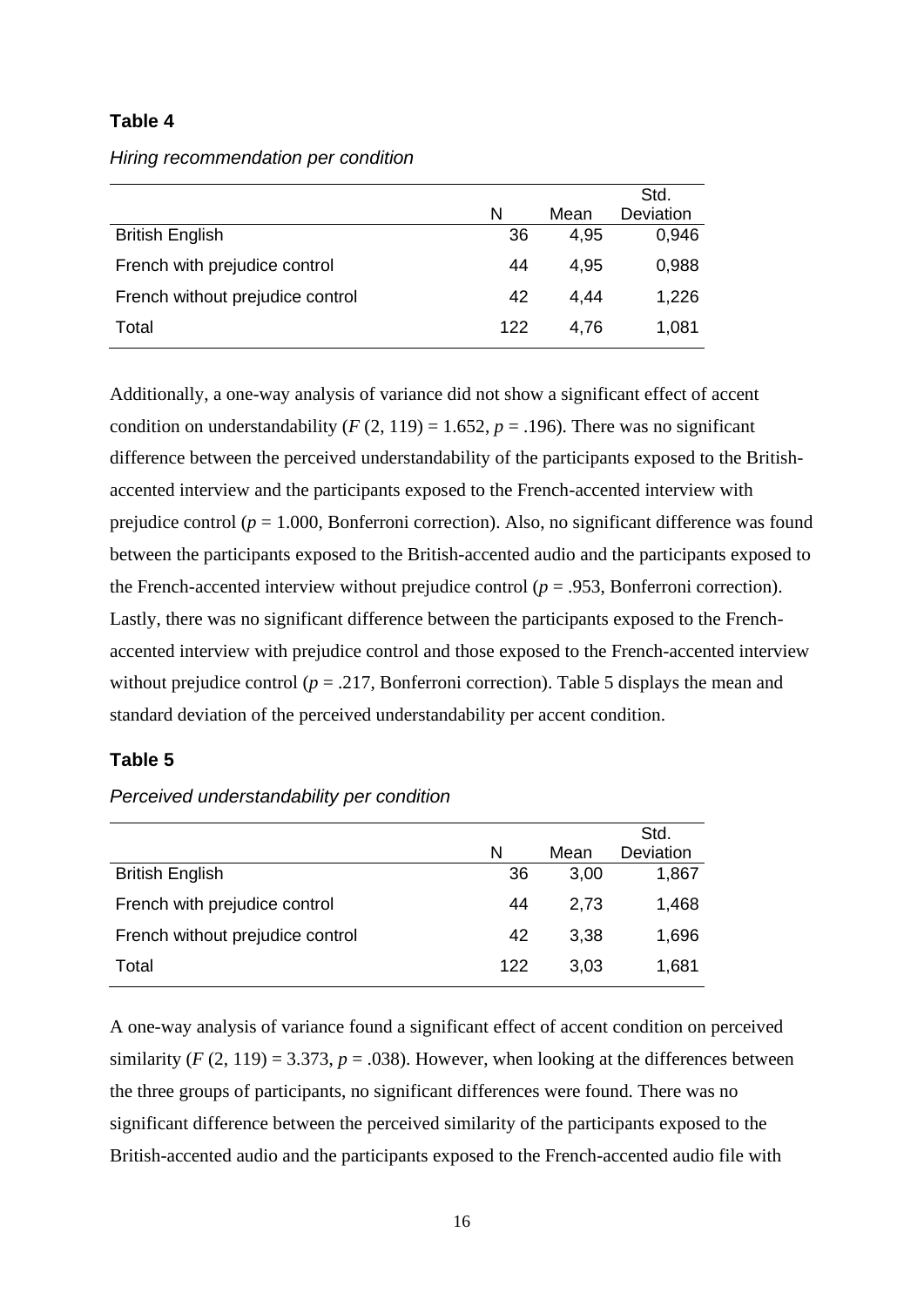prejudice control ( $p = 1.000$ , Bonferroni correction). Furthermore, no significant difference was found between the participants exposed to the British-accented audio and the participants exposed to the French-accented audio file without prejudice control ( $p = .132$ , Bonferroni correction). Lastly, no significant difference was found between the participants exposed to the French-accented audio with prejudice control and the ones exposed to the French-accented audio without prejudice control ( $p = 0.054$ , Bonferroni correction). The mean and standard deviation of the perceived similarity per accent condition are depicted in Table 6.

#### **Table 6**

|                                  | N   | Mean | Std.<br>Deviation |
|----------------------------------|-----|------|-------------------|
| <b>British English</b>           | 36  | 3,56 | 1,664             |
| French with prejudice control    | 44  | 3,64 | 1,348             |
| French without prejudice control | 42  | 2,88 | 1,383             |
| Total                            | 122 | 3,35 | 1,488             |

*Perceived similarity per condition*

Kendall's tau was used to investigate whether there were any significant correlations between the control variables and the hiring recommendation. The reason why Kendall's tau was used, is that Howell (2012) suggested that Kendall's tau provides more accurate estimates of the correlation in the population than Spearman's rho does. Furthermore, Kendall's tau is less sensitive to errors and has smaller asymptotic variance when the data is normally distributed, which is the case for the variables considered (status, solidarity, dynamism, similarity, understandability, accentedness and hiring recommendation). The Q-Q plots of these variables can be found in Appendix E.

A significant positive correlation was found between the hiring recommendation and the perceived similarity of the job applicant ( $\tau$  (122) = .34,  $p < .001$ ). This correlation indicates that the hiring recommendation increased when the participant perceived the job applicant as more similar to themselves.

Furthermore, a significant negative correlation was discovered between the hiring recommendation and the perceived status of the job applicant ( $\tau$  (122) = -.26,  $p < .001$ ). This correlation illustrates that the hiring recommendation decreased when the participants perceived the job applicant to be of a higher status.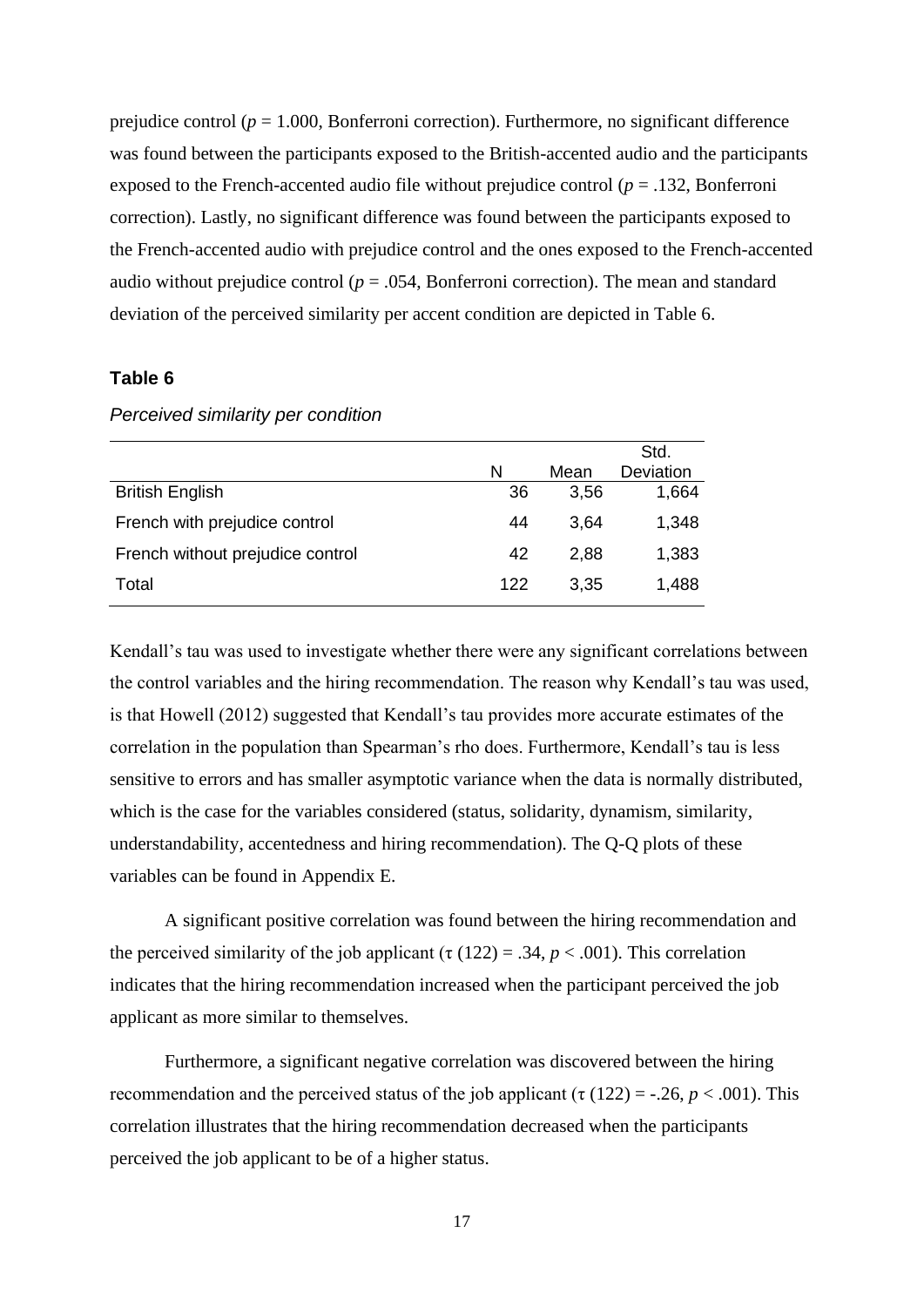The relationship between the hiring recommendation and the perceived solidarity of the job applicant was also found to be negatively correlated (τ  $(122) = -.30, p < .001$ ). In other words, the hiring recommendation decreased when the job applicant was rated high in terms of solidarity.

Lastly, a significant negative relationship was found between the hiring recommendation and the perceived dynamism of the job applicant (τ (122) = -.39,  $p < .001$ ). This relation indicates that the hiring recommendation decreased when the job applicant's rating in dynamism increased.

No significant correlations were found between the hiring recommendation and the understandability of the applicant ( $\tau$  (122) = .07, *p* = .309) and between the hiring recommendation and the accentedness of the participant ( $\tau$  (122) = -.07, *p* = .286).

#### <span id="page-17-0"></span>**Conclusion and discussion**

The first aim of the current study was to determine whether raising awareness of prejudice towards accents influences the perception of listeners. The results of this investigation show that the participants exposed to the prejudice control text did not have a significantly more positive hiring recommendation than those who were not exposed to this text. This finding indicates that raising awareness of prejudice towards accents does not necessarily influence the listener's attitudes towards the non-native accent. Consequently, Hypothesis 2 can be rejected. These findings are not in line with those by Roessel et al. (2019), Roessel et al. (2020) and Bodenhausen et al. (2009). These prior studies all suggested that the awareness of possible stereotypical judgements leads to less prejudice.

There are several possible explanations for these different results. One of those possible explanations is that the participants of the experiment by Roessel et al. (2019) were university students, who might have a different perception on accents in comparison with the participants of the current experiment. Furthermore, Roessel et al. (2019) asked German participants to evaluate German speakers, whereas the current study asked Dutch participants to evaluate applicants from a different language background. It might be the case that sharing a language background influenced the ratings. Future studies on the current topic are therefore recommended.

The second aim of this study was to investigate the effects of a non-native accent compared to a native accent in the job application procedure. It was expected that a job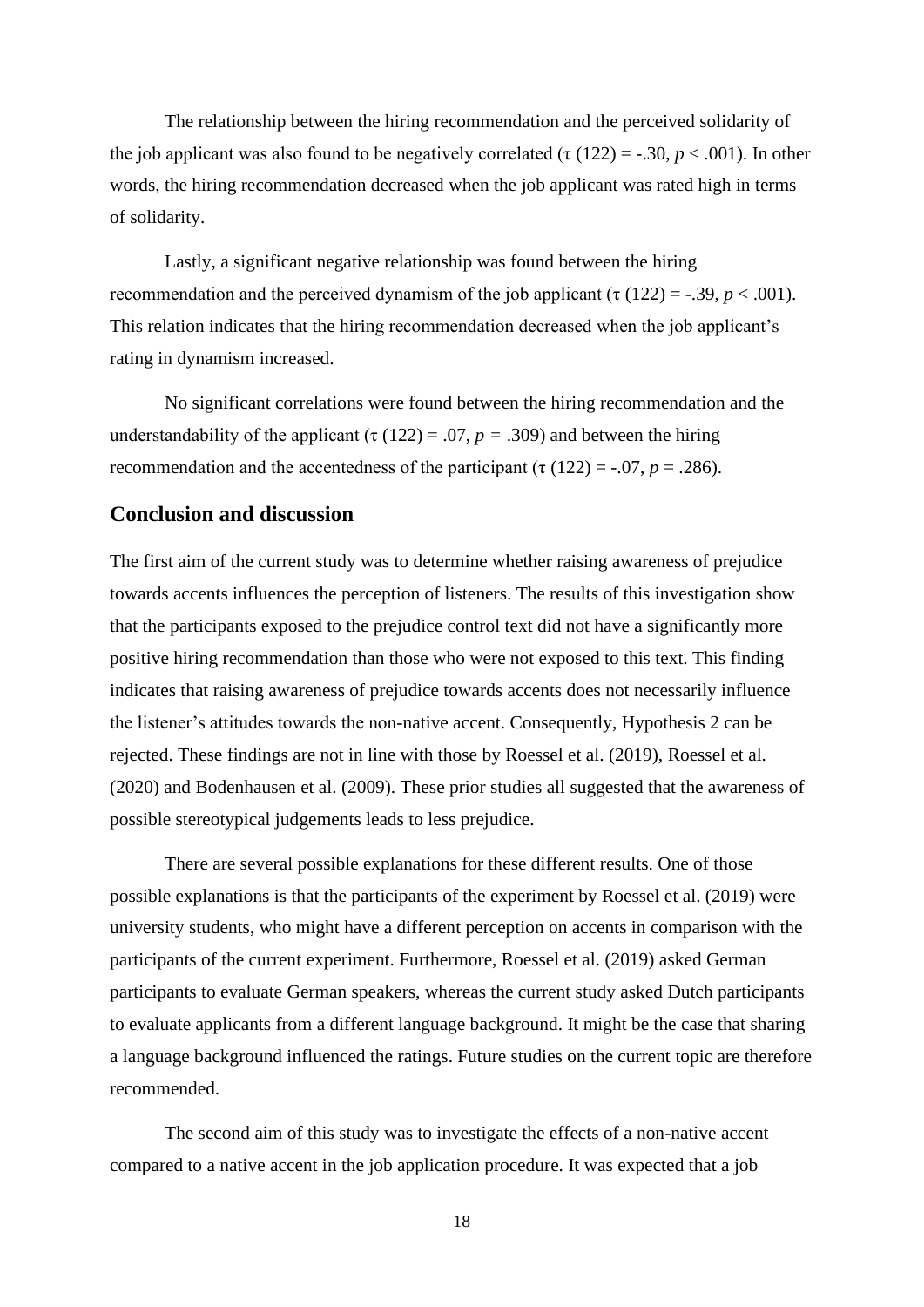applicant speaking English with a non-native French accent was less likely to be hired than a job applicant speaking standard British English (Hypothesis 2). This hypothesis was rejected, since the accent did not lead to a significant difference in the hiring recommendation of the job applicant. These results contradict the findings from Munro (2003) and Fuertes et al. (2012). Munro (2003) found that speakers with a non-native accent were more frequently turned down in matters such as job interviews, compared to speakers with a native accent. The findings by Fuertes et al. (2012) also confirmed that speakers with foreign accents are often evaluated negatively.

A possible explanation for why the current findings are not in line with those by Fuertes et al. (2012) is that the participants in the current experiment might not have strong negative associations related to the French accent. Another explanation could be that the listeners have comparable associations with both the British and the French accent. Furthermore, it was not measured whether the participants had any knowledge about the French language, even though this could have interfered with their perception of the French accent. Another explanation for why there was no significant difference in the hiring recommendation between the native and the non-native job applicant has been offered by Nejjari et al. (2020). The current findings are in line with the ones by Nejjari et al. (2020), who found that there was no significant difference between a native and a non-native accent in terms of job application ratings. One explanation they provided is that the perception of what a successful English speaker is might be different from what many people expect. They suggested that it may not be necessary to learn a native-like accent, as long as the speaker is understandable.

With regards to understandability, this experiment did not detect any evidence for a relationship between the hiring recommendation and the understandability of the speaker. Additionally, the current study found no significant difference in terms of understandability between the two accents. This finding is in contrast with an earlier study by Lev-Ari and Keysar (2010), who found that non-native accents tend to lead to a lower understandability.

There are several possible explanations for this result. Only one non-native speaker and one native speaker were investigated, which makes it difficult to draw a general conclusion about whether a non-native accent is perceived as less understandable than a native accent. It might be the case that the non-native speaker in this experiment was perceived as more understandable than the average non-native speaker. Another possible explanation for this contradictory result is that the listeners in the study from Lev-Ari and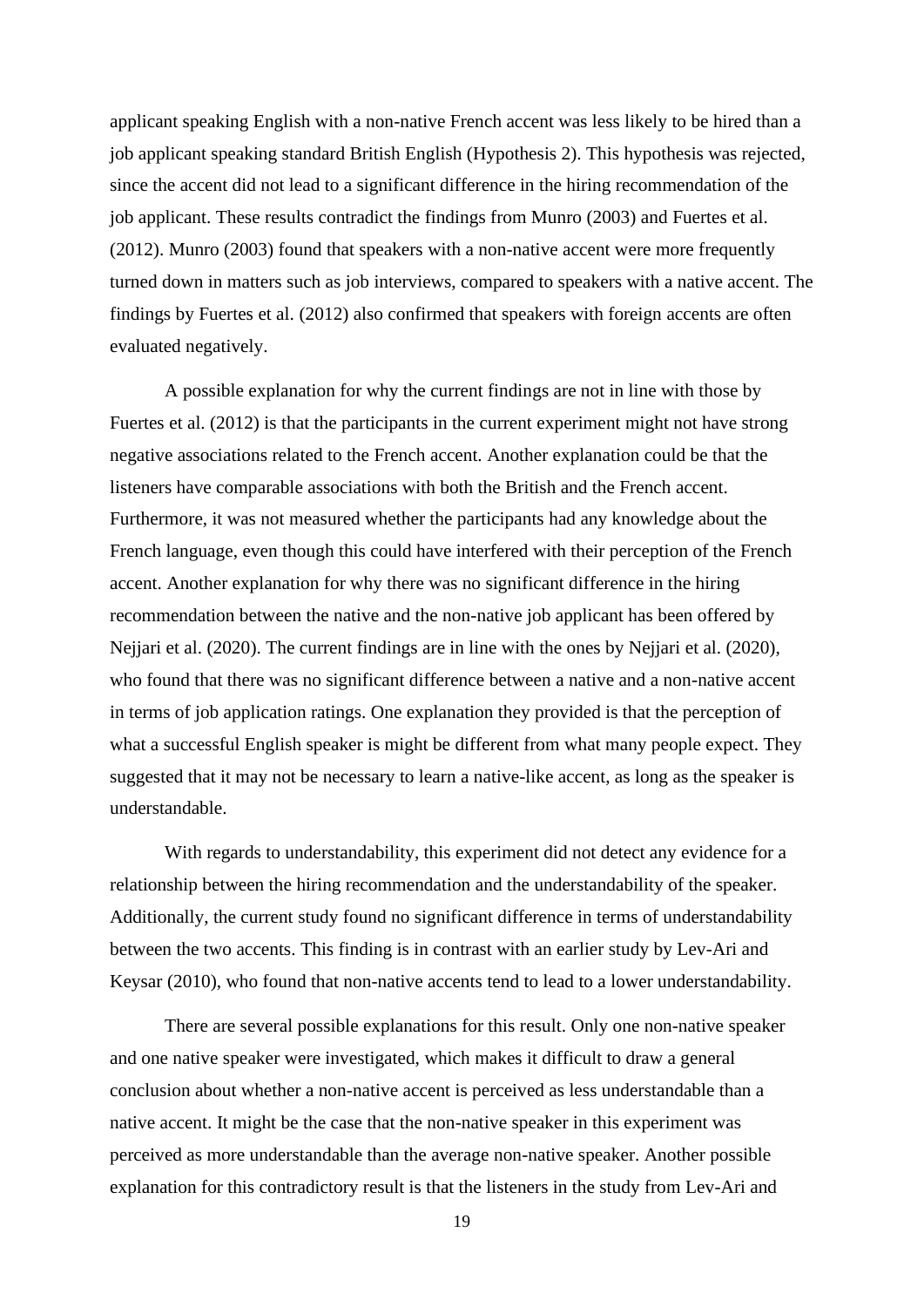Keysar (2010) were native English speakers, whereas the listeners in the current study are non-native English speakers. It could be that native listeners have more difficulty with understanding non-native accented speech than non-native listeners do, for instance because they are more used to native accented speech. Future studies regarding these possible explanations could shed more light on the topic of the influence of accents on understandability.

Furthermore, a positive relationship between hiring recommendation and perceived similarity was discovered in the current research, which is in line with the findings by Deprez-Sims and Morris (2010). The participants did not consider the British applicant nor the French applicant to be more similar to themselves.

The negative significant correlations that were found between the hiring recommendation and the perceived status, perceived solidarity and the perceived dynamism are not in line with the expectations that were based on the work of Fuertes et al. (2012). It was expected that a higher perceived status, perceived solidarity, and perceived dynamism would lead to a higher rating, but the findings of the current research indicate the contrary; they are likely to lead to a lower evaluation. The findings regarding dynamism may be caused by the unreliable scale that was used as measurement. This scale was considered unreliable because of the low agreement between the different items that were used for the scale. Because of these contradictory findings, future studies on the topic of speaker evaluations are recommended.

Lastly, no evidence was found for the relationship between the hiring recommendation and the degree of accentedness of the speaker. This finding indicates that how accented the speech was perceived probably did not have an influence on the listener's likeliness to hire. These results further support the work of Nejjari et al. (2020), who concluded that being accented does not necessarily lead to negative speaker evaluations.

It is important to acknowledge the limitations of the current study. First of all, the pretest had several limitations. The accents were not always correctly recognised as native or non-native, and especially the French accent was often not recognised. This lack of recognition could have prevented the activation of the stereotypes that are related to the accents and may have influenced the results of the actual experiment. Furthermore, the choice of the two audio recordings that were used in the pre-test and main questionnaire was based solely on the perception of seven researchers from Radboud University. They perceived the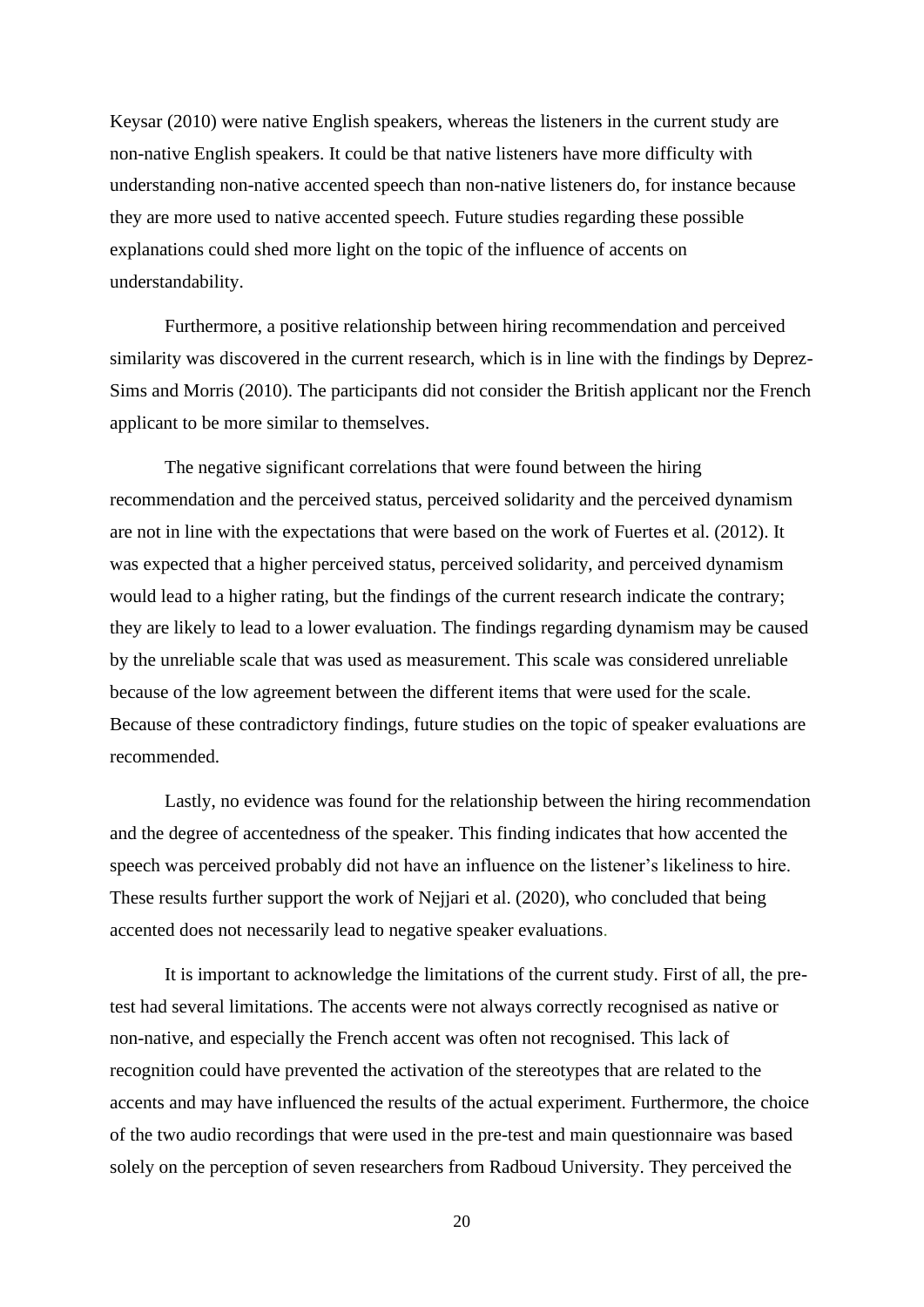two chosen voices as the most similar, but this choice is a matter of subjective opinion. Therefore, it is difficult to measure how similar the voices actually were, or whether other circumstantial factors contributed to the ratings given by participants.

To prevent the latter problem, a matched-guise technique could have been used. A matched-guise technique uses a bilingual or bi-dialectal speaker who records different versions of the audio recording (Fuertes et al., 2012). This would exclude all possible variations due to voice characteristics. However, the matched-disguise technique also has its disadvantages: A bilingual's accent may not be as reliable and representative as a monolingual's accent.

Another limitation of the audio recordings that were used is that they did not sound very natural. This issue could have influenced the ratings that the participants gave. In an actual job interview, the applicant would probably have spoken livelier and more enthusiastic, and the interviewer would likely have spoken less monotonic. Also, a real-life job interview takes longer than two minutes. It might have been difficult for the participants to base their opinion on such a short period of time. Nonetheless, a longer interview recording would have likely caused participants to quit the questionnaire, which made it desirable to keep it brief.

To prevent participants from leaving the questionnaire before finishing, it would have been better to state beforehand that the participants needed to listen to an audio recording. 25 participants left the questionnaire at the question that contained the audio file or the one right after it, possibly because they could not listen to the audio at that moment. In future research, this could be prevented by including a warning that participants are expected to listen to audio.

Furthermore, the study did not measure the amount of hiring experience the participants had. It would be interesting to investigate whether the listeners' hiring experience influences their attitude towards the different accents. This relation could be assessed by further research.

One source of weakness in this study that could have affected the measurements of status was the low Cronbach's alpha. Even after deleting one item, the scale was still unreliable and therefore none of the conclusions regarding the dimension of status are very reliable.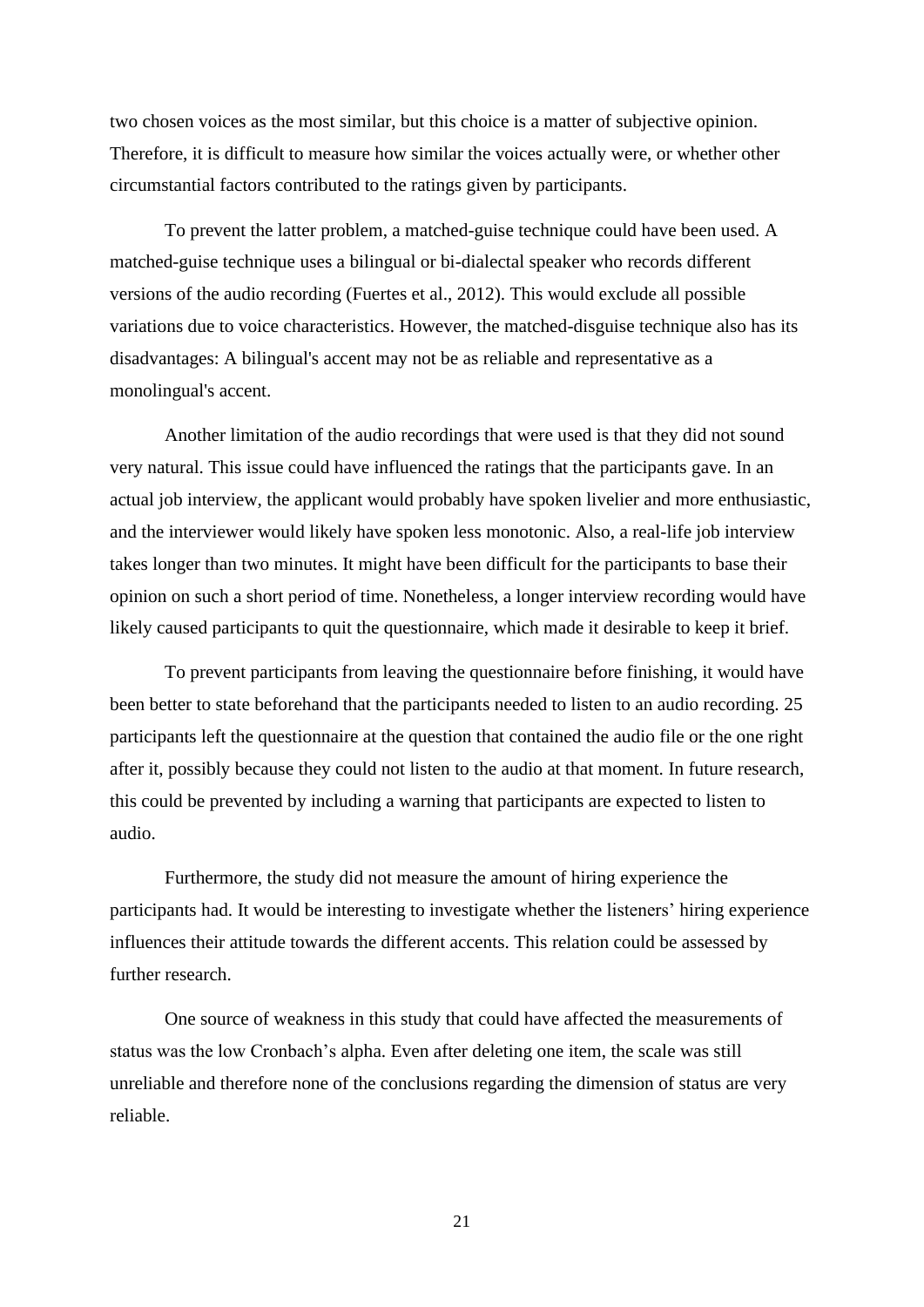Additionally, even though the distributions of the different groups were approximately normal considering the hiring recommendation, they were not perfectly normal. However, due to a large enough sample size, they were still sufficiently normal for conducting statistical tests.

Considerably more work should be done to determine whether non-native accents lead to more negative evaluations. The findings of the current research and of the research by Nejjari et al. (2020) do not confirm that non-native accents lead to negative evaluations, but several other studies do. Therefore, future research needs to examine the links between nonnative accents and speaker evaluations more closely, specifically between non-native accents and the job hiring process.

Another suggestion for future research is to investigate the effects of various different non-native accents. For instance, it could provide useful insights to investigate non-European accents such as an Indian, Moroccan, Turkish or Japanese accent. Expats from these countries are common in the Netherlands, which demonstrates the relevance of investigating the consequences of their accents for their chances in the hiring process.

Due to the fact that English is the lingua franca of the international business world and globalisation is playing a big role in society, interacting with people from different backgrounds is inevitable. It is vivid that stereotypical judgement does not only occur based on physical appearance but also based on other characteristics such as accents. In a society in which tolerance is the norm, linguistic profiling still occurs. Consequently, it is important to diminish the presence of stereotyping as much as possible. Even though the current study did not lead to any remarkable new insights, it did contribute to an important field of research, the research regarding non-native accentedness. The issue of prejudice towards non-native accents is an intriguing one that needs exploration in further research.

#### <span id="page-21-0"></span>**References**

- Atagi, E., & Bent, T. (2017). Nonnative accent discrimination with words and sentences. *Phonetica*, *74*(3), 173-191.
- Bodenhausen, G. V., Todd, A. R., & Richeson, J. A. (2009). Controlling prejudice and stereotyping: Antecedents, mechanisms, and contexts.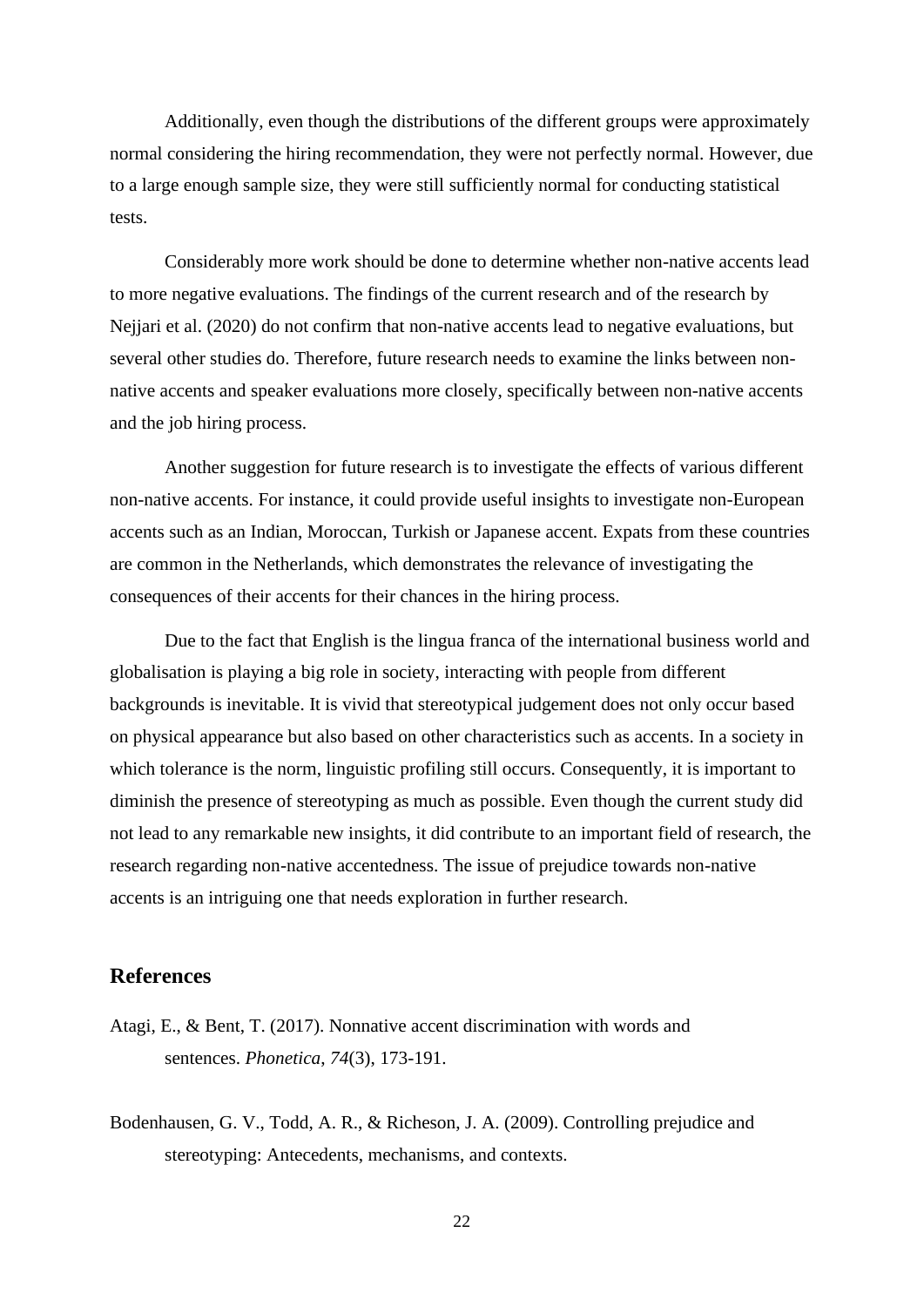- British Council. (2020). A job interview. Retrieved 27 February 2021, from https://learnenglish.britishcouncil.org/skills/listening/advanced-c1/a-job-interview
- Cambridge Dictionary. (2021, May 5). Lingua franca definition. Retrieved 6 May 2021, from https://dictionary.cambridge.org/dictionary/english/lingua-franca
- Čalovková, S. (2017). Approach to English as a lingua franca. *Studies in comparative education*, (3-4), 75-85.
- Deprez-Sims, A. S., & Morris, S. B. (2010). Accents in the workplace: Their effects during a job interview*. International Journal of Psychology*, *45,* 417-426.
- Dickson, T. (2009). Knowledge transfer and the globalisation of higher education. *Journal of Knowledge-based Innovation in China*.
- European Commission. (2012, June). *EUROPEANS AND THEIR LANGUAGES*. Retrieved from https://ec.europa.eu/commfrontoffice/publicopinion/archives/ebs/ebs\_386\_en.pdf
- Fuertes, J. N., Gottdiener, W. H., Martin, H., Gilbert, T. C., & Giles, H. (2012). A metaanalysis of the effects of speakers' accents on interpersonal evaluations. *European Journal of Social Psychology, 42*, 120-133.
- Giles, H., & Billings, A. 2004. Language attitudes. In A. Davies, & E. Elder (Eds), *Handbook of applied linguistics*: 187–209. Oxford: Blackwell.
- Ghatak, S. (2016). Challenging the state: effect of minority discrimination, economic globalization, and political openness on domestic terrorism. *International interactions*, *42*(1), 56-80.

Graddol, D. (2004). The future of language. *Science*, *303*(5662), 1329-1331.

Howell, D. C. (2012). *Statistical methods for psychology*. Cengage Learning.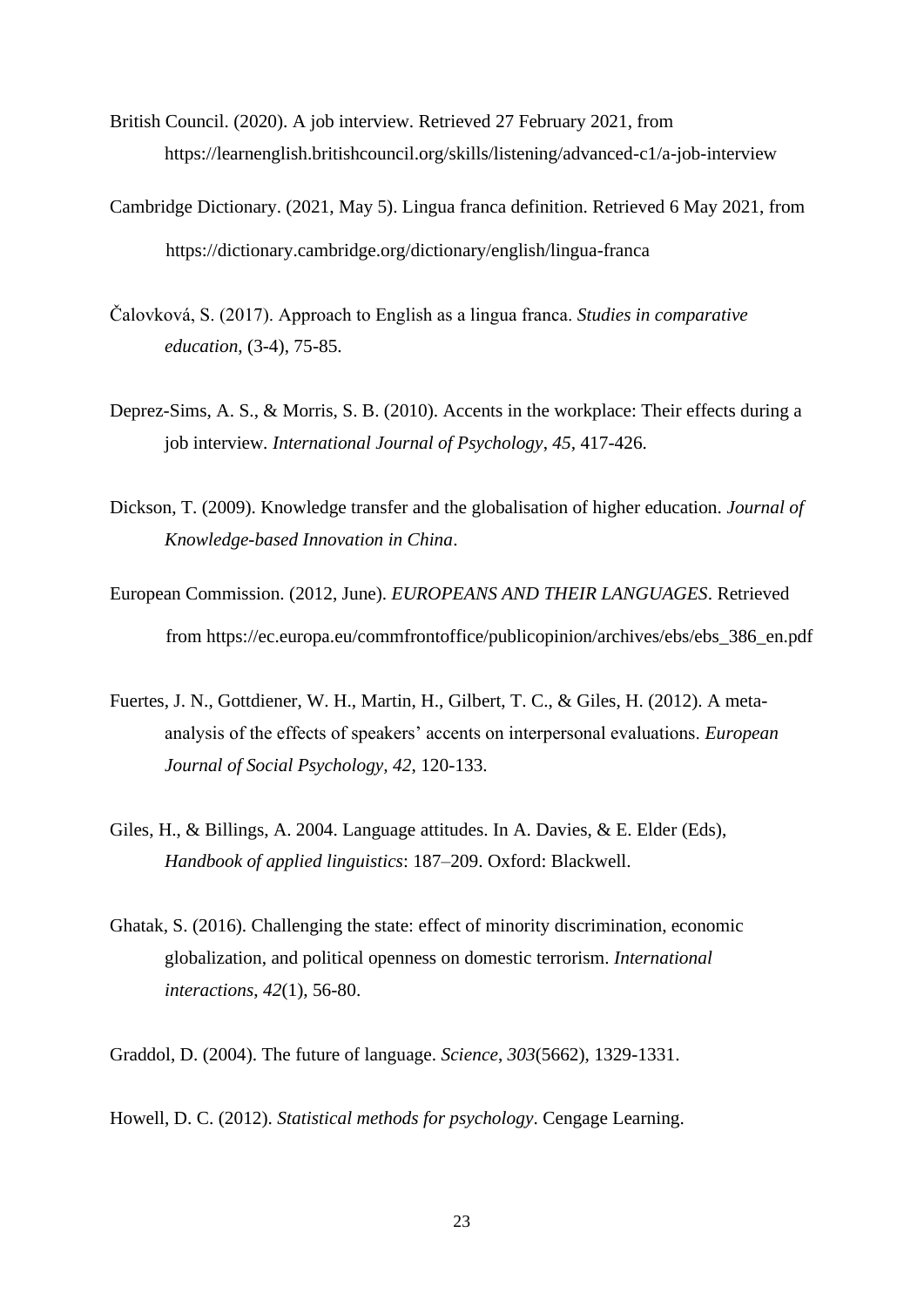- Krauss, R. M., Freyberg, R., & Morsella, E. (2002). Inferring speakers' physical attributes from their voices. *Journal of Experimental Social Psychology*, *38*(6), 618-625.
- Lev-Ari, S., & Keysar, B. (2010). Why don't we believe non-native speakers? The influence of accent on credibility. *Journal of experimental social psychology*, *46*(6), 1093-1096.

Lippi-Green, R. (1997). *English with an accent.* New York: Routledge

- Rutgers Department of World Languages and Cultures. (2017, December 4). Why French Matters – World Languages and Cultures. Retrieved 5 May 2021, from https://foreignlanguages.camden.rutgers.edu/french/why-french-matters/
- Mulac, A., Hanley, T. D., & Prigge, D. Y. (1974). Effects of phonological speech foreignness upon three dimensions of attitude of selected American listeners. *The Quarterly Journal of Speech, 60*, 411–420.
- Munro, M. J. (2003). A primer on accent discrimination in the Canadian context. *TESL Canada Journal*, 38-51.
- Nejjari, W., Gerritsen, M., Van der Haagen, M., & Korzilius, H. (2012). Responses to Dutch‐ accented English. *World Englishes*, *31*(2), 248-267.
- Nejjari W., Gerritsen, M., van Hout, R., and Planken, B. (2020) Where does a 'foreign' accent matter? German, Spanish and Singaporean listeners' reactions to Dutch-accented English, and standard British and American English accents. *PLoS ONE 15(4),* e0231089. https://doi.org/10.1371/journal.pone.0231089

Nickerson, C. (2005). English as a lingua franca in international business contexts.

Roessel, J., Schoel, C., & Stahlberg, D. (2020). Modern notions of accent-ism: Findings, conceptualizations, and implications for interventions and research on nonnative accents. *Journal of Language and Social Psychology,* 39(1), 87–111. https://doi.org/10.1177/0261927X19884619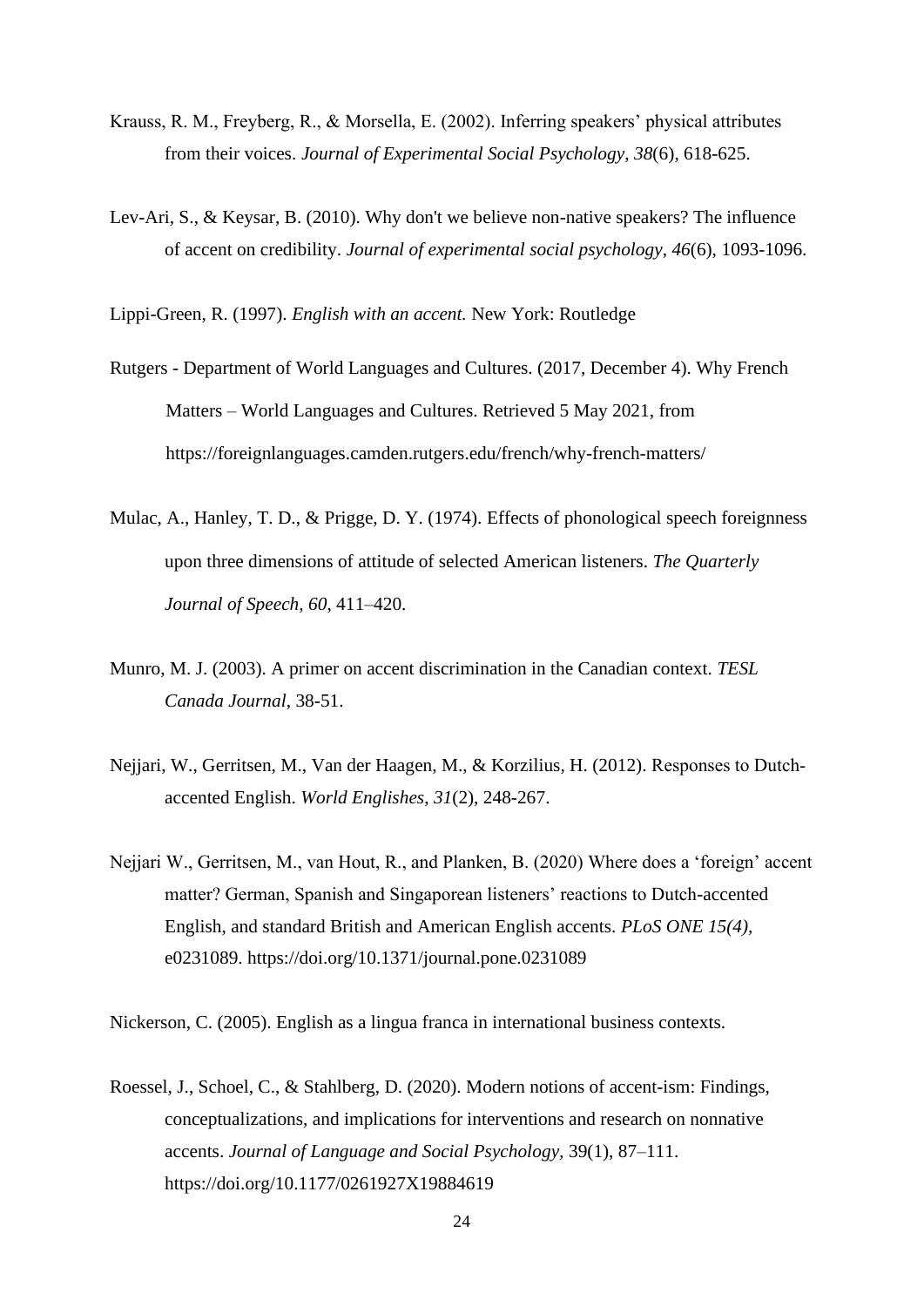- Roessel, J., Schoel, C., Zimmermann, R., & Stahlberg, D. (2019). Shedding new light on the evaluation of accented speakers: Basic mechanisms behind nonnative listeners' evaluations of nonnative accented job candidates*. Journal of Language and Social Psychology*, 38(1), 3-32
- Śliwa, M., & Johansson, M. (2014). How non-native English-speaking staff are evaluated in linguistically diverse organizations: A sociolinguistic perspective. *Journal of International Business Studies*, *45*(9), 1133-1151.
- Steyaert, C., Ostendorp, A., & Gaibrois, C. (2011). Multilingual organizations as 'linguascapes': Negotiating the position of English through discursive practices. *Journal of World Business*, *46*(3), 270-278.
- Wächter, B., & Maiworm, F. (2008). English-taught programmes in European higher education. *ACA Papers on International Cooperation in Education. Bonn: Lemmens*.
- Zahn, C. J., & Hopper, R. (1985). Measuring language attitudes: The speech evaluation instrument. *Journal of Language and Social Psychology*, 4, 113–123.

#### <span id="page-24-0"></span>**Appendices**

#### <span id="page-24-1"></span>*Appendix A: Transcript of job interview*

*based on* British Council. (2020). A job interview. Retrieved 27 February 2021, from https://learnenglish.britishcouncil.org/skills/listening/advanced-c1/a-job-interview

**Interviewer**: Hello, Thanks for coming in for the interview.

**Interviewee**: It's my pleasure. Thanks for inviting me.

**Interviewer**: Well, as you know, the company has been expanding and we have an opening in our HR department. We're creating a new role for someone to lead our training and development team.

**Interviewee**: Yes, I very much think that my skills and experience are a good fit for the current position.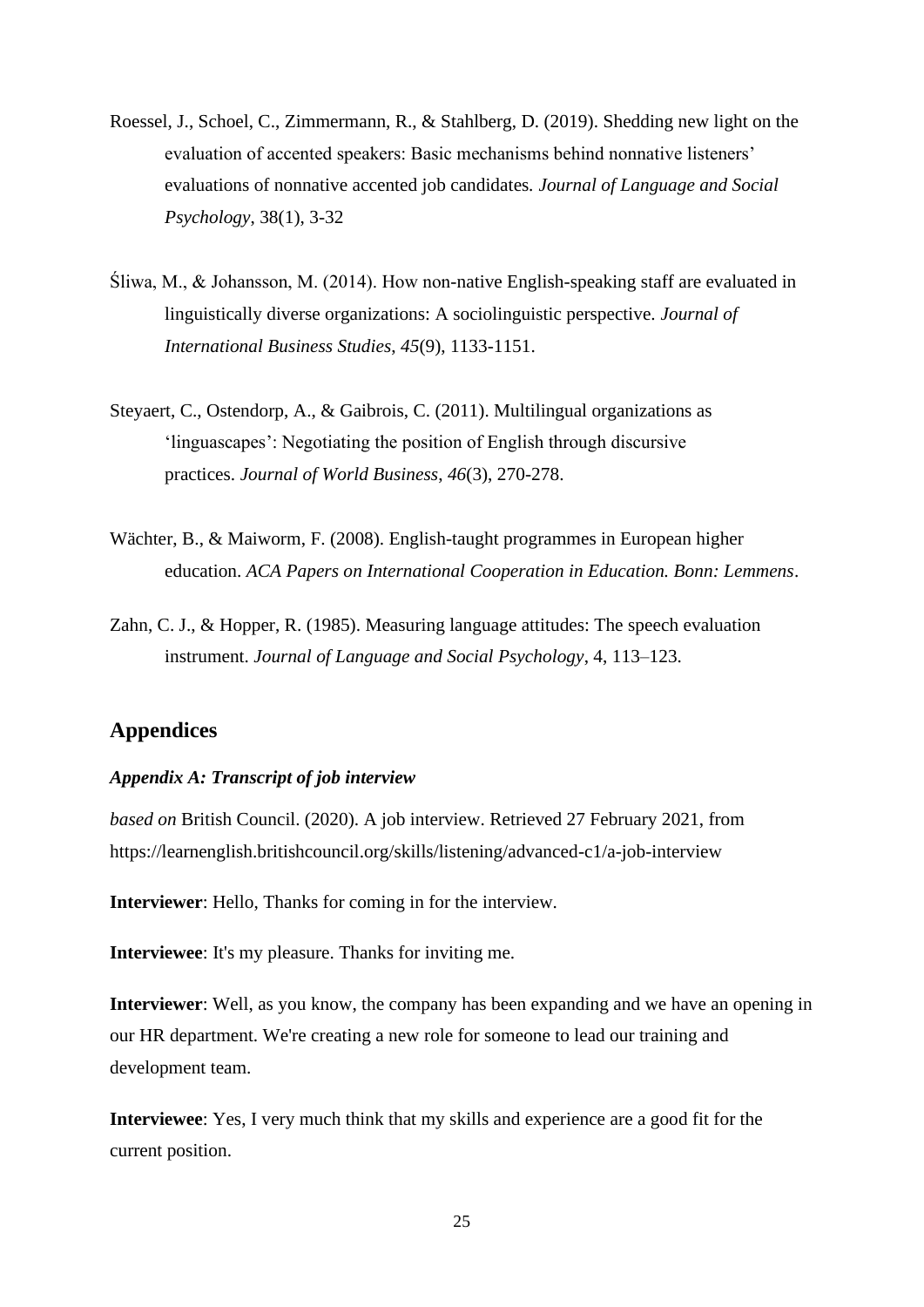**Interviewer**: That sounds great. So, your CV looks strong, though it would be good if you could give us an overview of what you've been doing over the past four years or so.

**Interviewee**: Well, in my first job I was working for a small HR services provider which offered HR services to corporate clients.

**Interviewer**: Right, and it says here you left that company about three years ago.

**Interviewee**: Yes, that's right. I was looking for more stability and also to be part of a larger organisation. So I joined a company with one hundred staff and a small HR team. As there are only a few of us, we each deal with a range of HR topics. In addition to payroll, one of the areas I was responsible for was learning and development.

**Interviewer**: Well, that sounds good. And I can see you have an L&D qualification.

**Interviewee**: Yes, I got a diploma two years ago. I am also currently working on a further diploma with a specific focus on learning and performance management.

**Interviewer**: Well, it looks like you have the qualifications and experience we're looking for. What do you think will be the challenges of coming to a much larger company?

**Interviewee**: I can see that it might be a weakness to not have experience in an organisation of this size, though I see that it could be a benefit. I won't be bringing many preconceived and inflexible ideas with me to the role.

**Interviewer**: Yes, that would be a good thing.

**Interviewee**: Also, I'm used to taking a personal approach to employee development. I realise that with 2,000 staff members this will have to happen in a different way, but I have many ideas that can be replicated on a larger scale.

**Interviewer**: I see what you mean. Do you have any questions left?

**Interviewee:** No, all the information was clear to me.

**Interviewer**: Great. So, thanks again for coming in. We'll discuss all candidates next week and then I'll get back to you to let you know the outcome.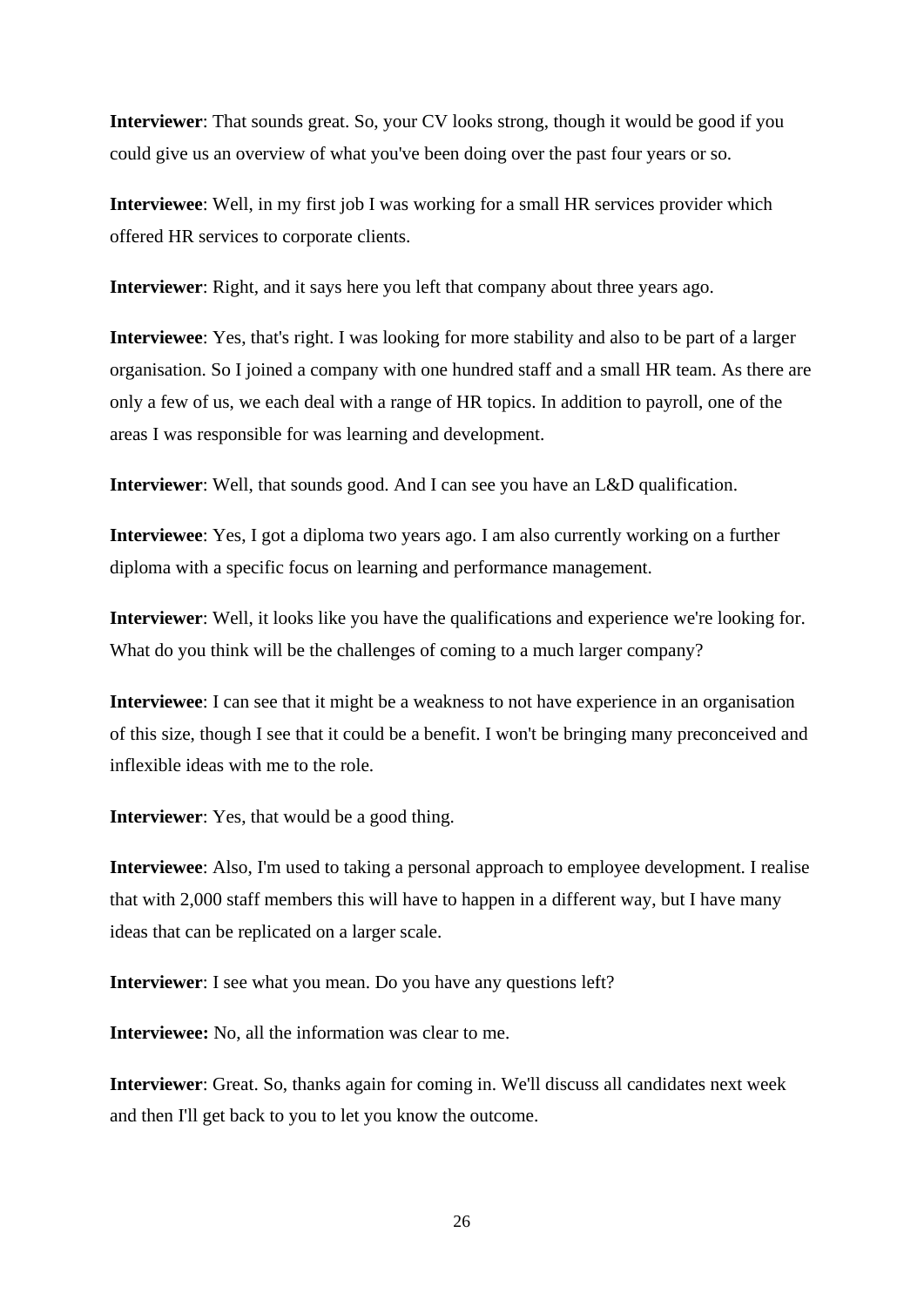**Interviewee**: Thank you for your time. I'd welcome the opportunity to continue discussing this role with you.

#### <span id="page-26-0"></span>*Appendix B: Text for prejudice control*

Before you listen to the recording, we would like to point out that the applicant does not speak in her native language. Research has shown that speaking with an accent can cause bias in evaluating individuals. Therefore, we would like to ask you to not base your judgement on feelings or stereotypes that may have been evoked.

#### <span id="page-26-1"></span>*Appendix C: Pre-test questionnaire*

### **Pre-test Thesis**

**Start of Block: Default Question Block**

Q1 Dear participant, We are students of Radboud University in Nijmegen and for our Bachelor's theses we are conducting research on accentedness in the job application process. In order to do so, we are looking for Dutch students, with Dutch as their native language, that are willing to participate in our short survey. The survey is anonymous, and the results will only be used for this study. The questionnaire should take approximately 5 minutes. If you have read the information above and you give consent to participate in the study, please press Continue.

 $\bigcirc$  Continue (1)

**End of Block: Default Question Block**

**Start of Block: Block 1**

Q2 In the next section you will listen to a part of a job interview recording. The job applicant is a woman, and the interviewer is a man. Please focus on the job applicant, as you will be asked questions about her. You can listen to the recording once. After the listening you may proceed to the following section.

 $\bigcirc$  Continue (1)

**End of Block: Block 1**

**Start of Block: Audiofile English**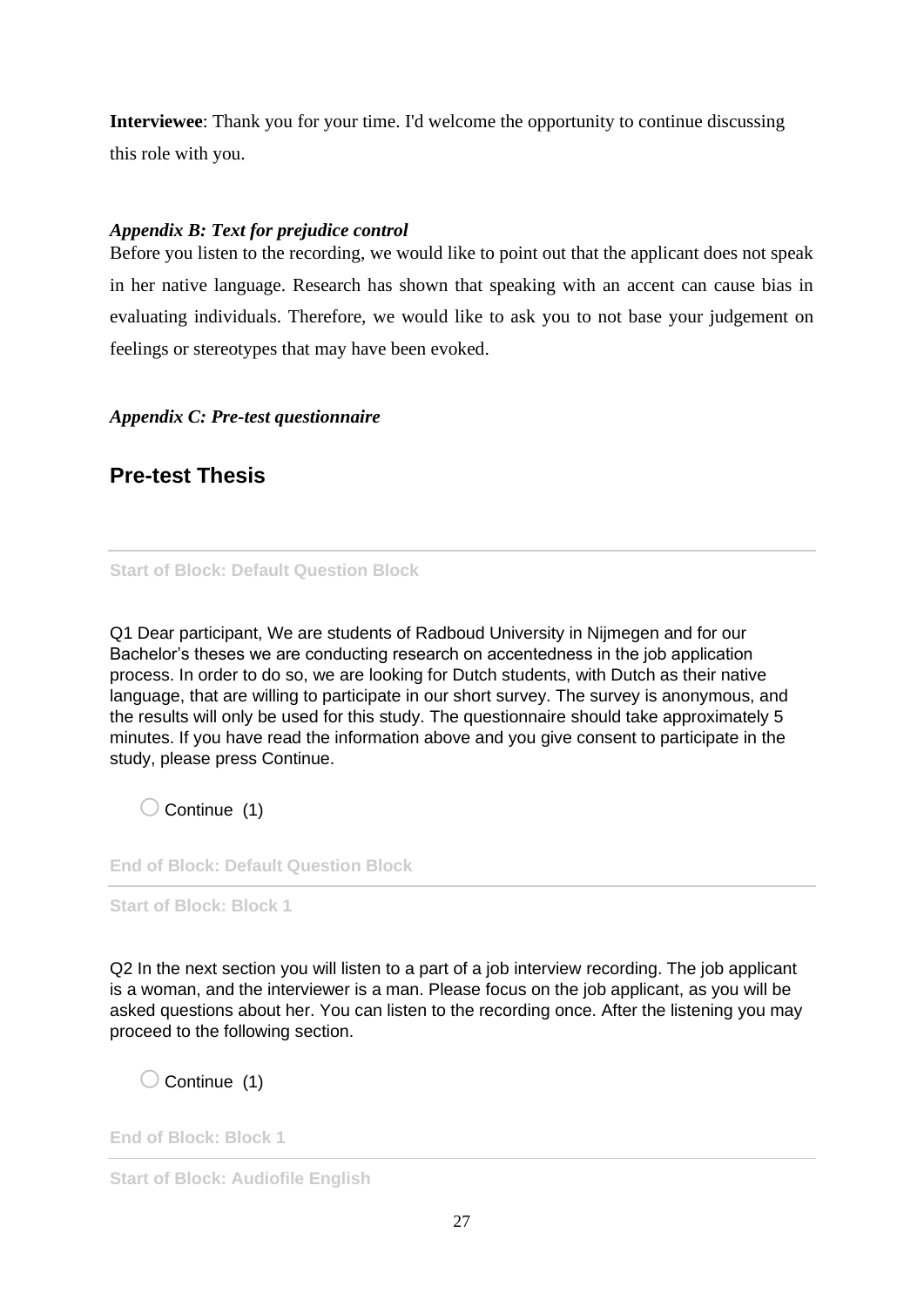Q7

Please listen to the audio carefully.

Page Break -

Q10 On the basis of the recording, please answer the following questions.

Q11 Do you think the job applicant is a native or non-native speaker of English?

 $\bigcirc$  Native (1)

 $\bigcirc$  Non-native (2)

*Skip To: End of Block If Q11 = Native*

Q16 What do you think is the job applicant's native language?

**End of Block: Audiofile English**

**Start of Block: Audiofile French**

#### Q8

Please listen to the audio carefully.

\_\_\_\_\_\_\_\_\_\_\_\_\_\_\_\_\_\_\_\_\_\_\_\_\_\_\_\_\_\_\_\_\_\_\_\_\_\_\_\_\_\_\_\_\_\_\_\_\_\_\_\_\_\_\_\_\_\_\_\_\_\_\_\_

Page Break ————

Q13 On the basis of the recording, please answer the following questions.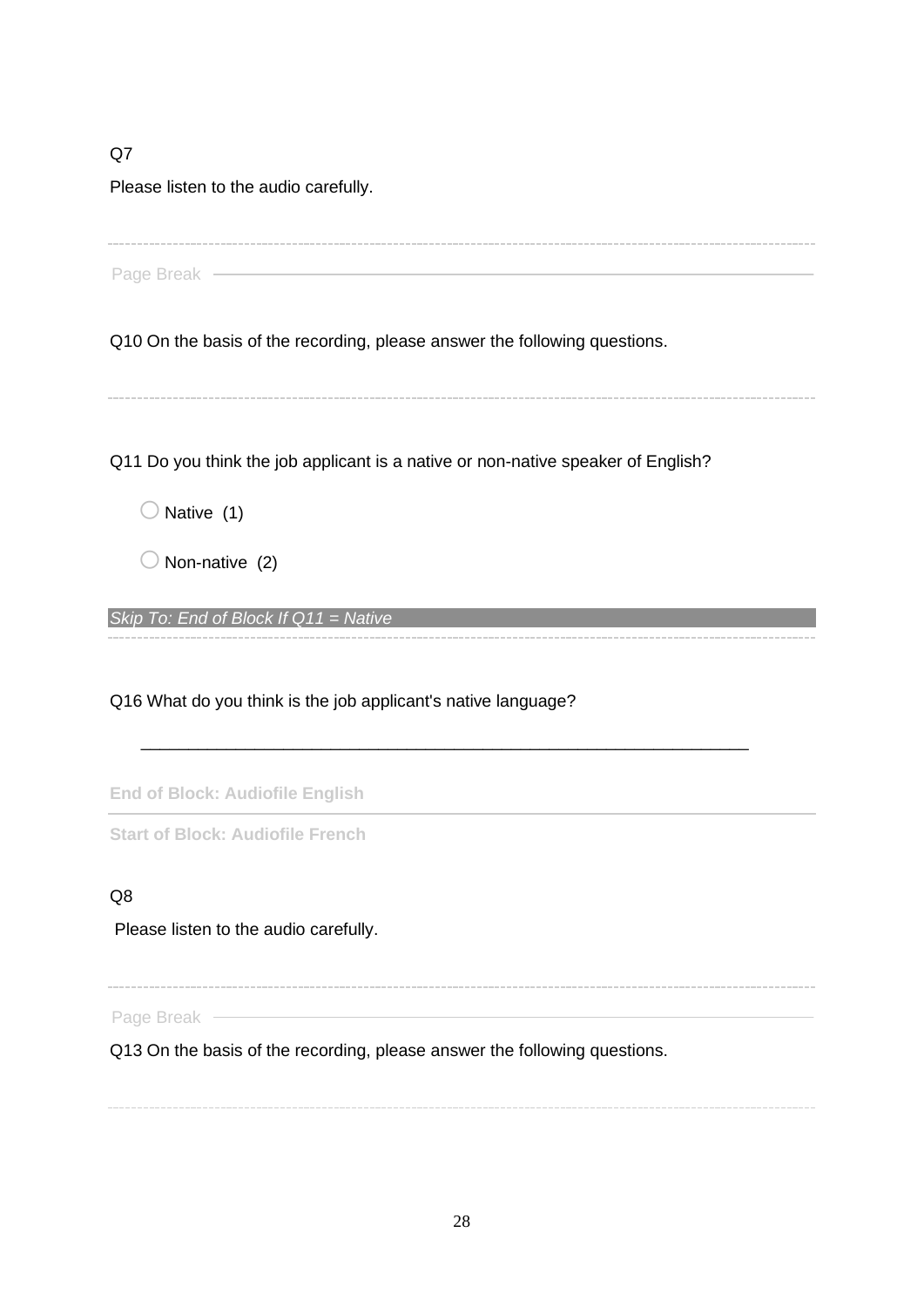Q14 Do you think the job applicant is a native or non-native speaker of English?

 $\bigcirc$  Native (1)

 $\bigcirc$  Non-native (2)

*Skip To: End of Block If Q14 = Native*

Q15 What do you think is the job applicant's native language?

**End of Block: Audiofile French**

#### Thank you for participating in our survey!

\_\_\_\_\_\_\_\_\_\_\_\_\_\_\_\_\_\_\_\_\_\_\_\_\_\_\_\_\_\_\_\_\_\_\_\_\_\_\_\_\_\_\_\_\_\_\_\_\_\_\_\_\_\_\_\_\_\_\_\_\_\_\_\_

If there are any follow-up questions or uncertainties, you can get in contact with us via:

EMAIL

<span id="page-28-0"></span>*Appendix D: Complete questionnaire*

## **Main questionnaire Thesis**

**Start of Block: Default Question Block**

#### Q2 Dear participant,

We are students of Radboud University in Nijmegen and for our Bachelor's theses we are conducting research on evaluations of job applicants. To achieve this goal, we are looking for native Dutch speakers from the Netherlands who have experience in hiring people. Specifically, those who have hired someone or conducted a job interview in the past 10 years. The survey is anonymous, and the results will only be used for this study. This questionnaire should take approximately 10 minutes.

If you have read the information above and you give consent to participate in the study, please press *Continue*.

 $\bigcirc$  Continue (1)

**End of Block: Default Question Block**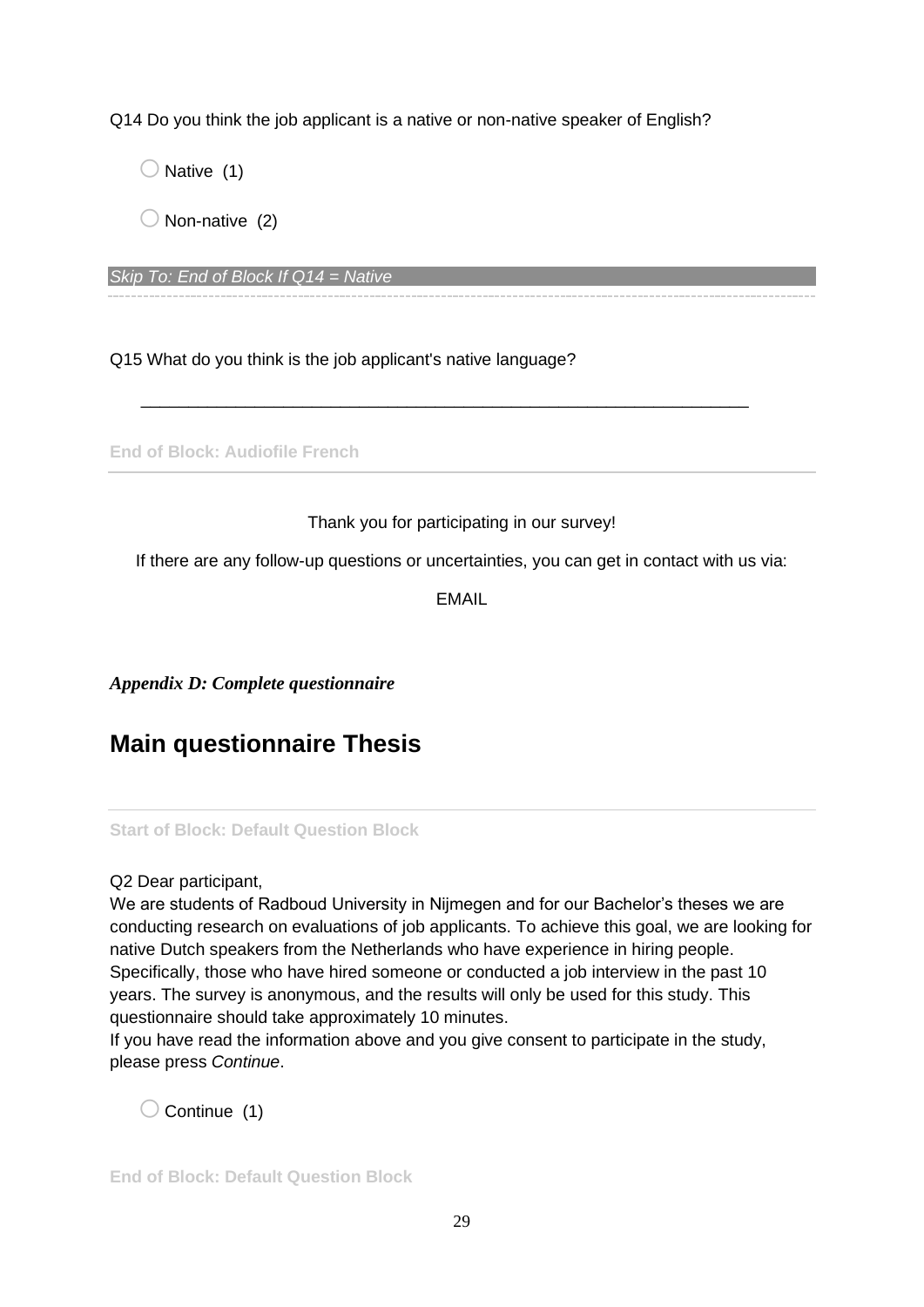**Start of Block: Section 1**

Q3 What is your nationality?

 $\bigcirc$  Dutch (1)

 $\bigcirc$  Other (2)

*Skip To: Q31 If Q3 = Other Skip To: Q4 If Q3 = Dutch*

Q4 What is your native language?

 $\bigcirc$  Dutch (1)

 $\bigcirc$  Other (2)

*Skip To: Q31 If Q4 = Other Skip To: Q5 If Q4 = Dutch*

Q5 Have you ever conducted a job interview/hired someone?

 $\bigcirc$  Yes (1)

 $\bigcirc$  No (2)

*Skip To: Q31 If Q5 = No Skip To: End of Block If Q5 = Yes*

Q31 Unfortunately, you do not meet the criteria for our study. Therefore, this is the end of the survey. Thank you for your time and we wish you a nice day!

 $\bigcirc$  Continue (1)

*Skip To: End of Survey If Q31 = Continue*

**End of Block: Section 1**

**Start of Block: Without prejudice control English**

Q41 In the next section you will listen to a job interview recording. The job applicant is a woman, and the interviewer is a man. We are asking you to focus on the job applicant as you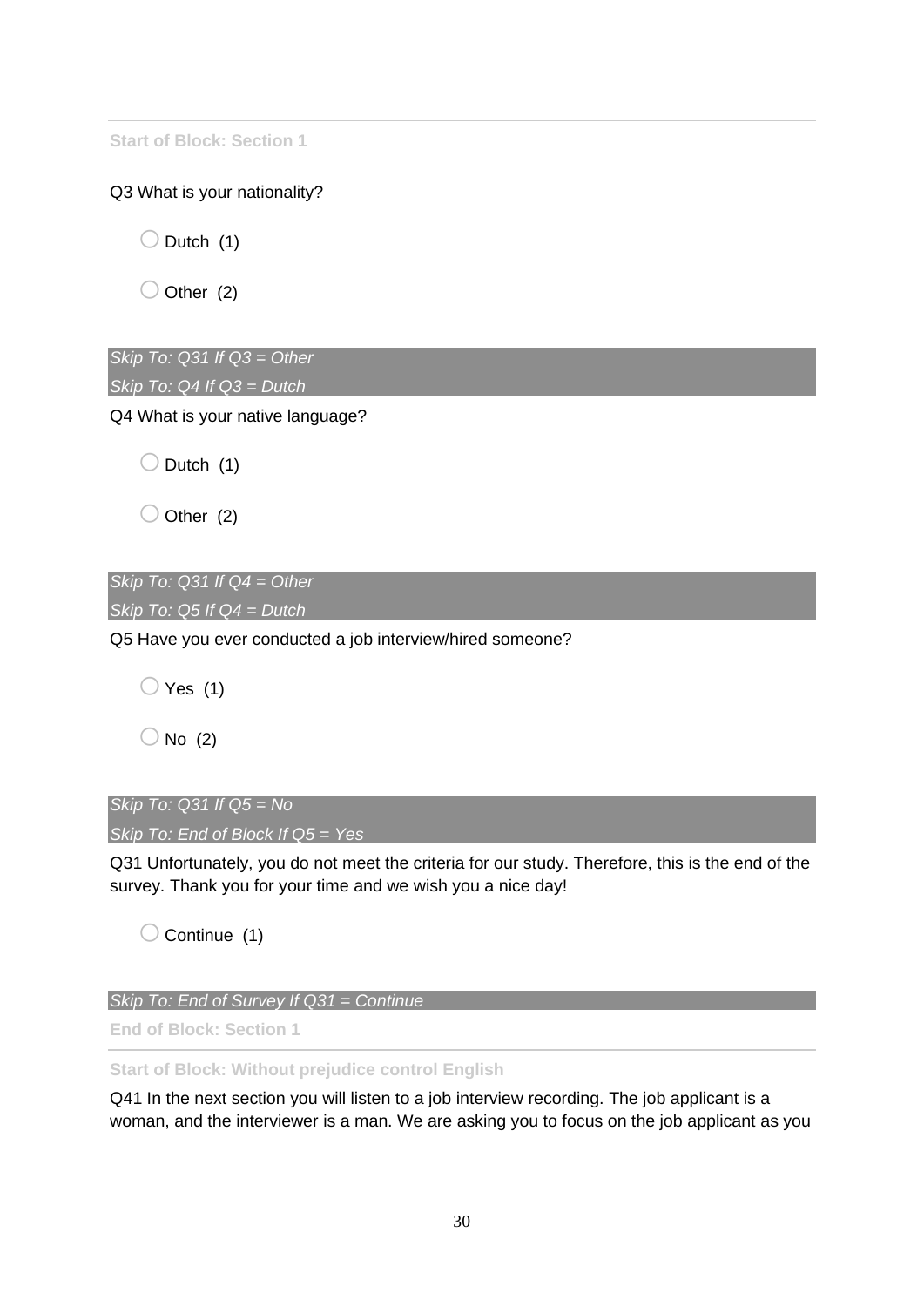will evaluate her later on in this questionnaire. You can listen to the recording only once. After that, you may proceed to the following section.

 $\bigcirc$  Continue (1)

Page Break -

Q44 < British English audio file >

**End of Block: Without prejudice control English**

**Start of Block: With prejudice control French**

#### Q35

In the next section you will listen to a job interview recording. The job applicant is a woman, and the interviewer is a man. We are asking you to focus on the job applicant as you will evaluate her later on in this questionnaire. You can listen to the recording only once. After that, you may proceed to the following section.

#### **Please note:**

Page Break

Before you listen to the recording, we would like to point out that English is not the applicant's native language. Research has shown that speaking with a non-native accent can cause bias in evaluating individuals. Therefore, we would like to ask you to not base your judgement on feelings or stereotypes that may have been evoked by the accent.

 $\bigcirc$  Continue (1)

Q45 < French accented audio file>

**End of Block: With prejudice control French**

**Start of Block: Without prejudice control French**

Q36 In the next section you will listen to a job interview recording. The job applicant is a woman, and the interviewer is a man. We are asking you to focus on the job applicant as you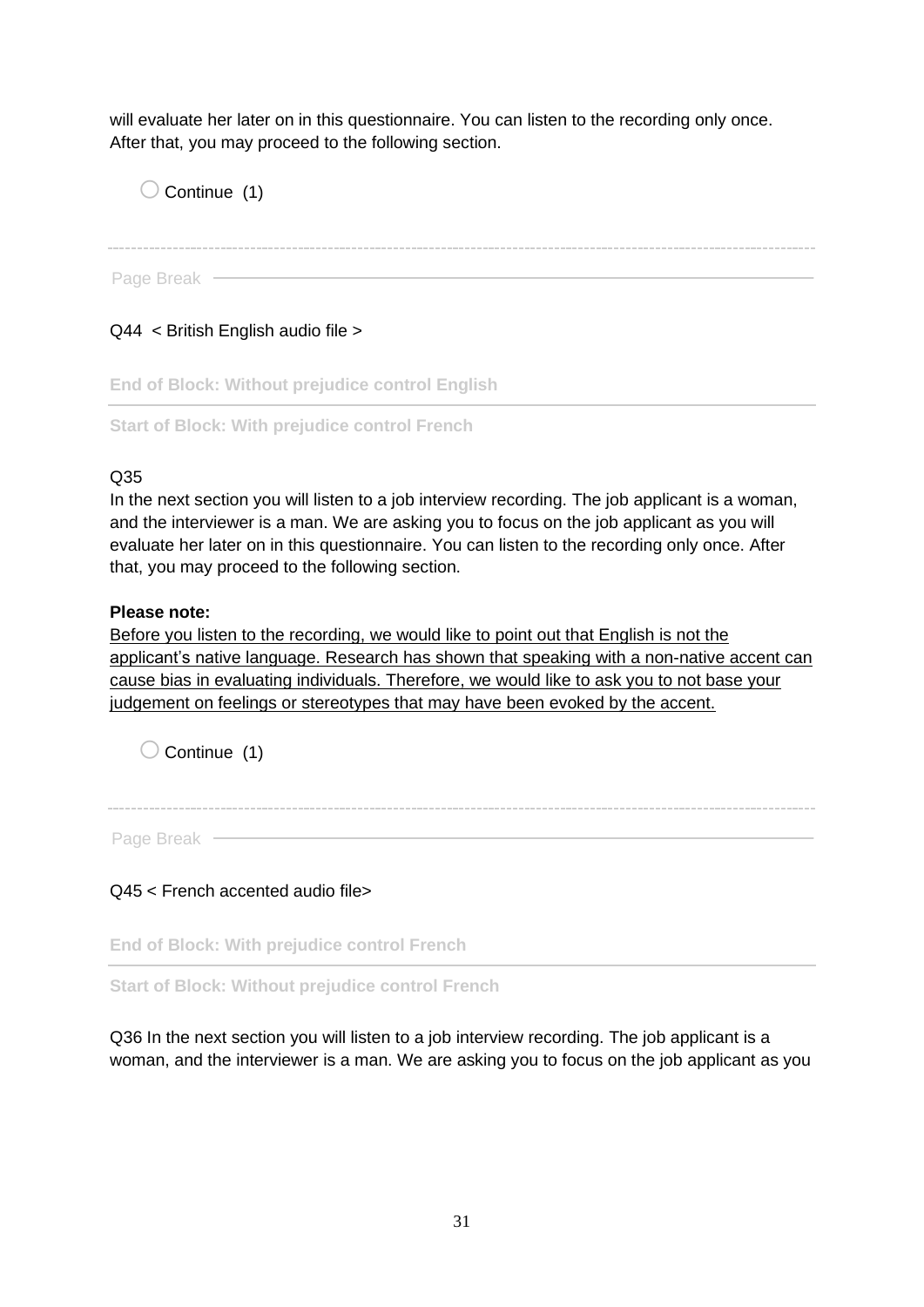will evaluate her later on in this questionnaire. You can listen to the recording only once. After that, you may proceed to the following section.

 $\bigcirc$  Continue (1)

Page Break -

Q43 < French accented audio file>

**End of Block: Without prejudice control French**

**Start of Block: Section 4**

Q9 On the basis of the recording, please answer the questions below Q11 Please choose the answer that you identify with the most: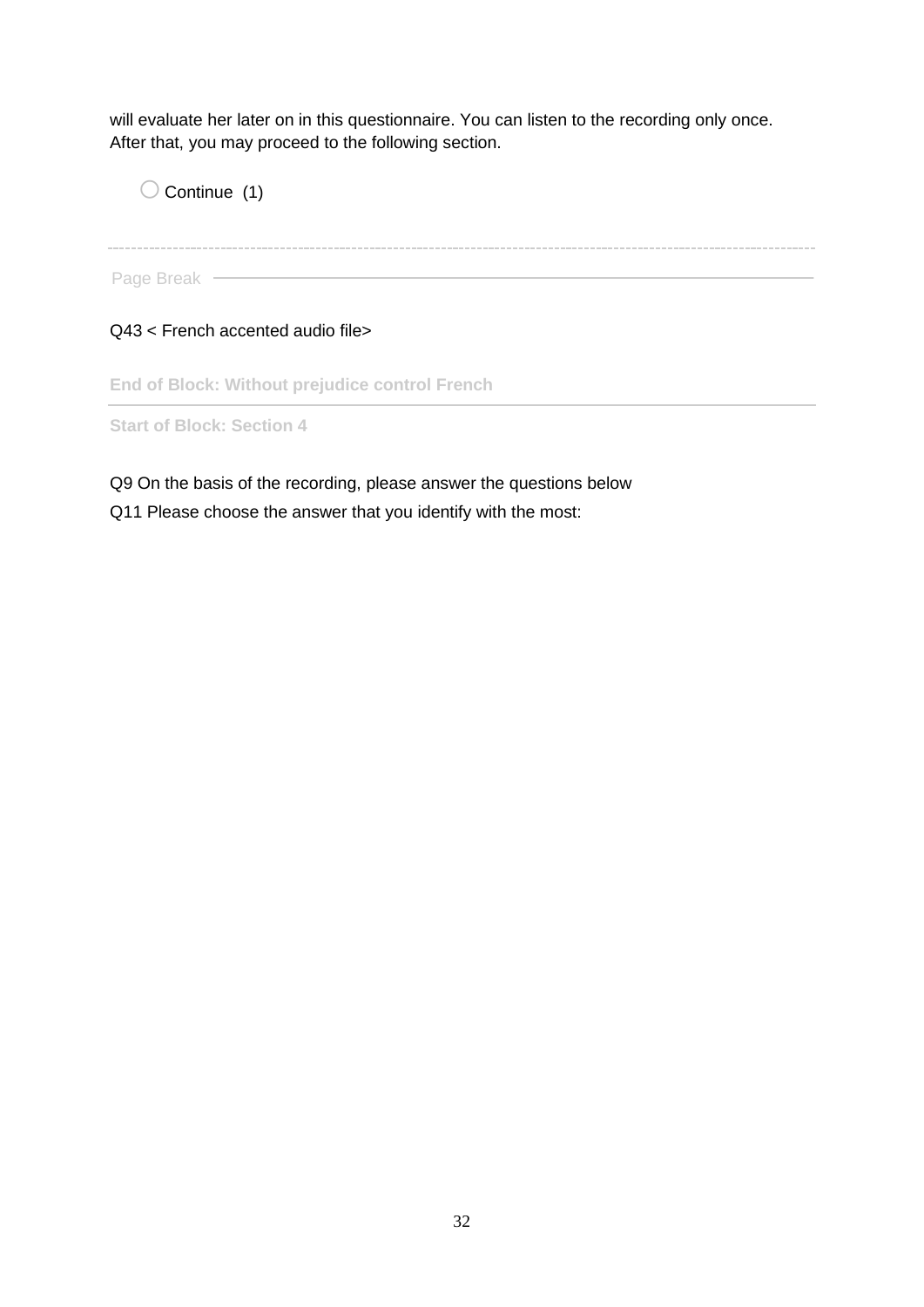|                                                                                                            | Strongly<br>disagre<br>e(1) | Disagre<br>e(2) | Somewha<br>t disagree<br>(3) | <b>Neither</b><br>agree<br>nor<br>disagre<br>e(4) | Somewha<br>$t$ agree $(5)$ | Agre<br>e(6) | Strongl<br>y agree<br>(7) |
|------------------------------------------------------------------------------------------------------------|-----------------------------|-----------------|------------------------------|---------------------------------------------------|----------------------------|--------------|---------------------------|
| I would be<br>satisfied if<br>the<br>applicant<br>was hired<br>(1)                                         |                             |                 |                              |                                                   |                            |              |                           |
| I feel<br>favourable<br>toward the<br>applicant (2)                                                        |                             |                 |                              |                                                   |                            |              |                           |
| I would want<br>to work with<br>the<br>applicant (3)                                                       |                             |                 |                              |                                                   |                            |              |                           |
| I think that<br>the<br>applicant<br>would be an<br>asset to the<br>company (4)                             |                             |                 |                              |                                                   |                            |              |                           |
| It is likely<br>that I would<br>hire the<br>applicant (5)                                                  |                             |                 |                              |                                                   |                            |              |                           |
| I think that<br>the<br>applicant<br>would have<br>good<br>relationship<br>s with other<br>employees<br>(6) |                             |                 |                              |                                                   |                            |              |                           |

**End of Block: Section 4**

**Start of Block: Block 5**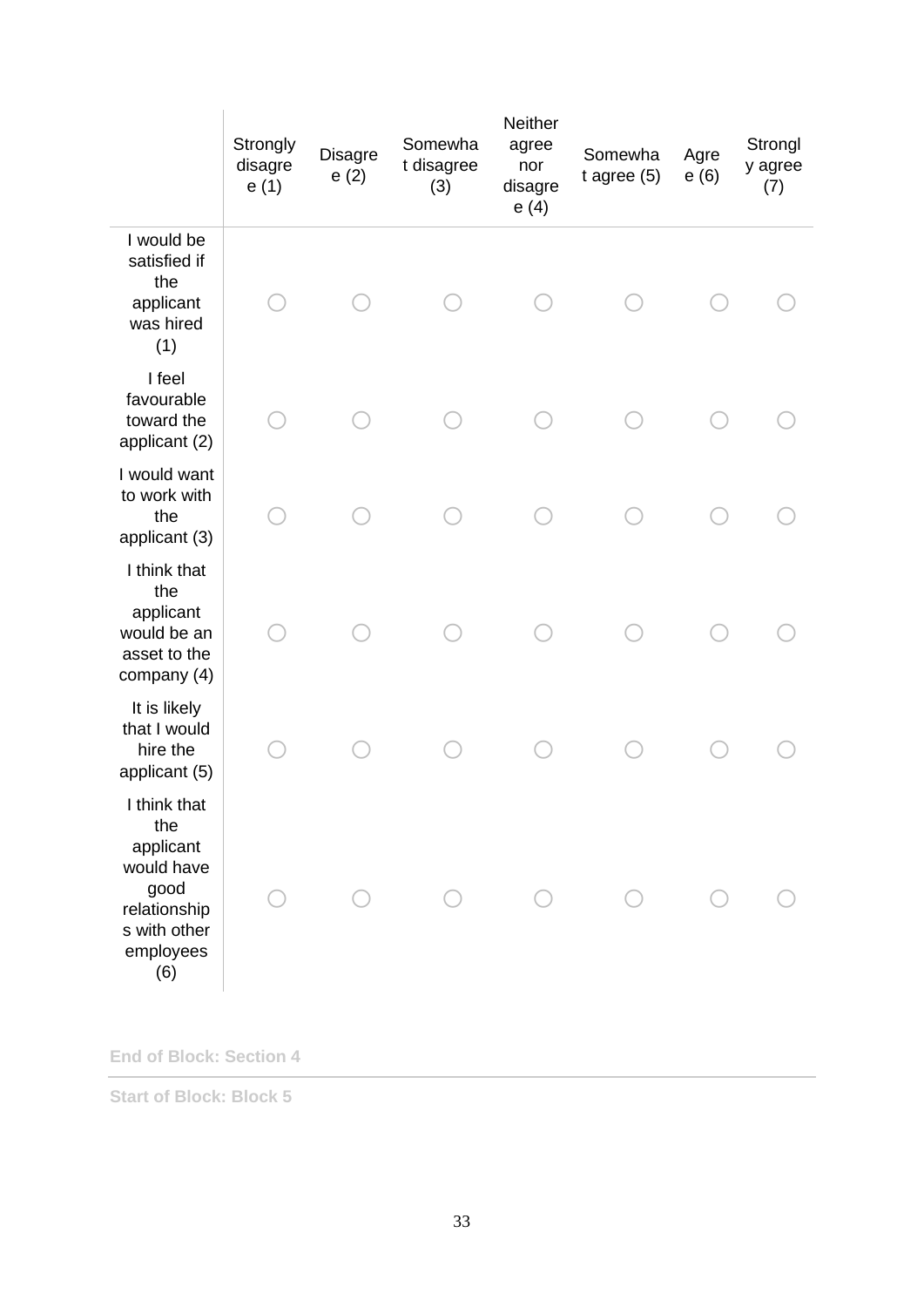|                                 |      | Q18 How similar is this person to you?                         |               |      |      |              |      |                              |
|---------------------------------|------|----------------------------------------------------------------|---------------|------|------|--------------|------|------------------------------|
|                                 | 1(1) | 2(2)                                                           | 3(3)          | 4(4) | 5(5) | 6(6)         | 7(7) |                              |
| <b>Not</b><br>similar<br>at all |      |                                                                |               |      |      |              |      | Very<br>similar              |
|                                 |      | Q19 How understandable is the job applicant's accent?<br>1(1)  | $2(2)$ $3(3)$ | 4(4) | 5(5) | 7(7)<br>6(6) |      |                              |
| Very<br>understandable          |      |                                                                |               |      |      |              |      | <b>Not</b><br>understandable |
|                                 | 1(1) | Q20 To what extent is the applicant's speech accented?<br>2(2) | 3(3)          | 4(4) | 5(5) | 6(6)         | 7(7) |                              |
| <b>Native</b>                   |      |                                                                |               |      |      |              |      | Strongly<br>accented         |
| <b>End of Block: Block 5</b>    |      |                                                                |               |      |      |              |      |                              |

**Start of Block: Block 6**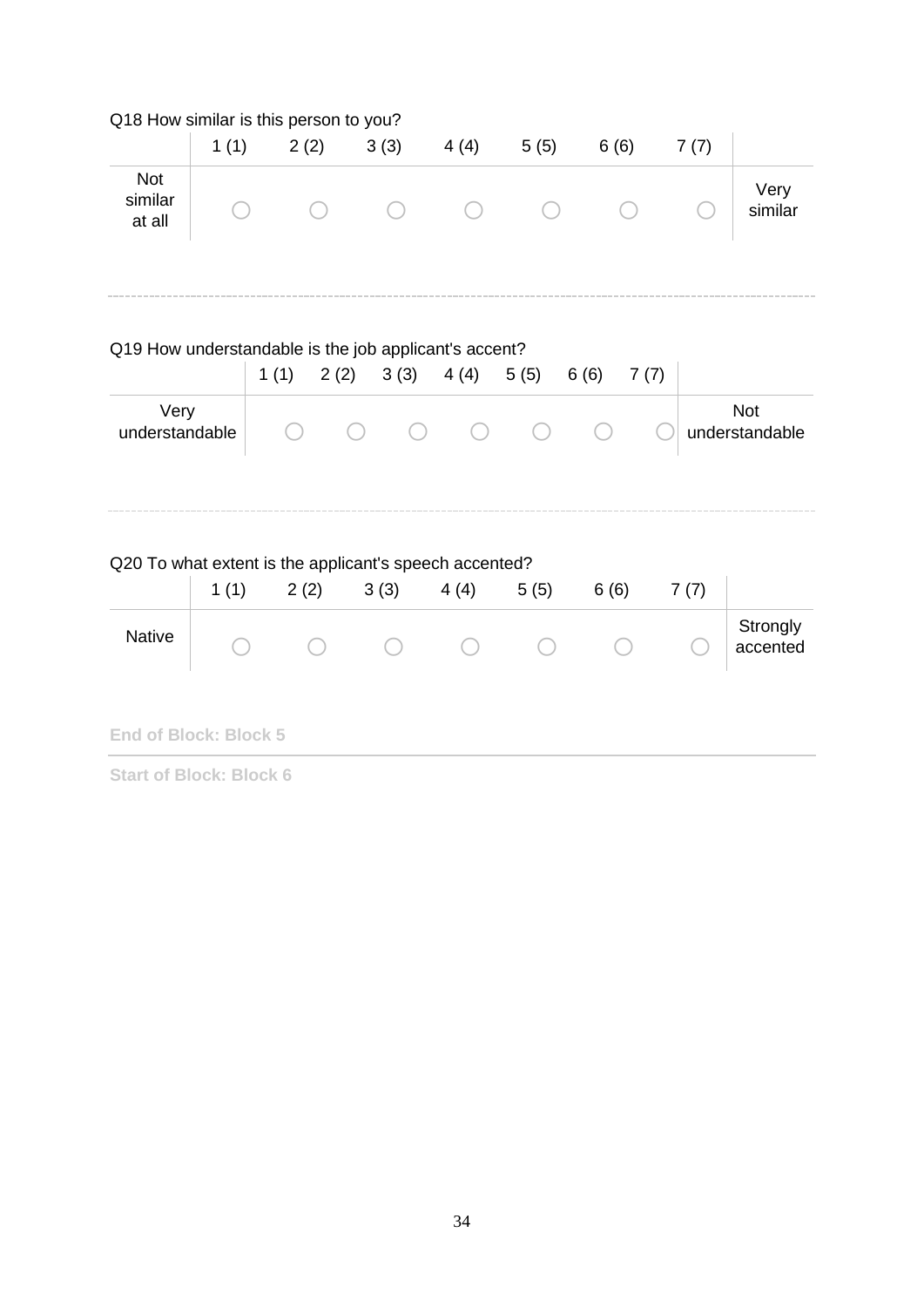#### Q28 I perceive the interviewee as:

|                  | 1(1) | 2(2)   | 3(3) | 4(4) | 5(5) | 6(6) | 7(7) |             |
|------------------|------|--------|------|------|------|------|------|-------------|
| Educated         |      |        |      |      |      |      |      | Uneducated  |
| Intelligent      |      | $\sim$ |      |      |      |      |      | Dull        |
| Confident        |      |        |      |      |      |      |      | Insecure    |
| <b>Dishonest</b> |      |        |      |      |      |      |      | Honest      |
| <b>Boring</b>    |      |        |      |      |      |      |      | Interesting |
| Unreliable       |      |        |      |      |      |      |      | Reliable    |
| Friendly         |      |        |      |      |      |      |      | Hostile     |
| Strong           |      |        |      |      |      |      |      | Gentle      |
| Talkative        |      |        |      |      |      |      |      | Restraint   |

**End of Block: Block 6**

**Start of Block: Block 7**

Q21 In the following section, you will find a few demographic questions, as well as some questions about your experience in the job hiring process.

Q22 What is your age?

\_\_\_\_\_\_\_\_\_\_\_\_\_\_\_\_\_\_\_\_\_\_\_\_\_\_\_\_\_\_\_\_\_\_\_\_\_\_\_\_\_\_\_\_\_\_\_\_\_\_\_\_\_\_\_\_\_\_\_\_\_\_\_\_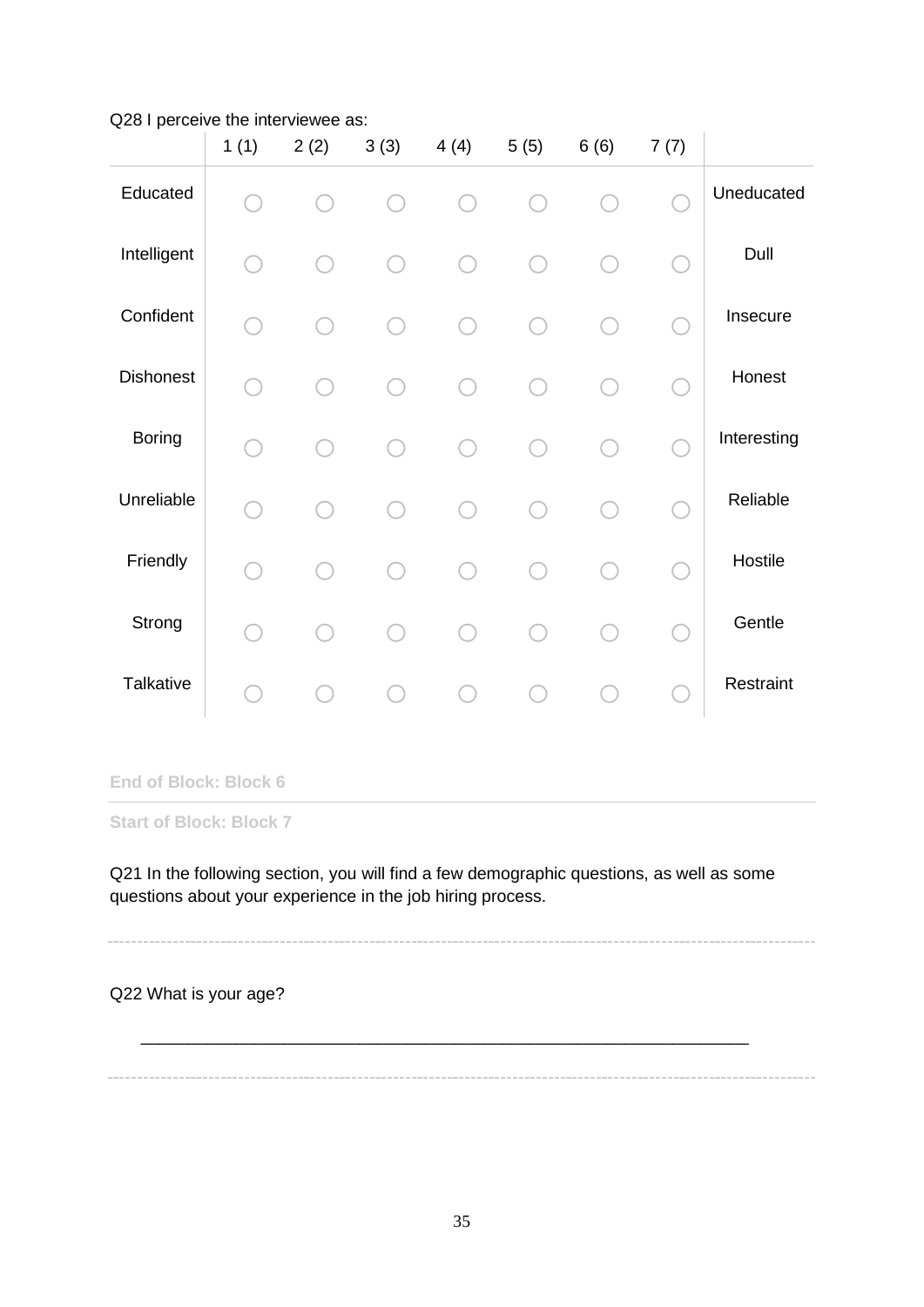Q23 What is your gender?

| Male $(1)$                               |
|------------------------------------------|
| $\bigcirc$ Female (2)                    |
| $\bigcirc$ Non-binary / third gender (3) |
| $\bigcirc$ Prefer not to say (4)         |
|                                          |

Q24 What is the highest degree or level of education you have completed?

 $\bigcirc$  Secondary education (1)

 $\bigcirc$  MBO degree (2)

 $\bigcirc$  Bachelor's degree (HBO, WO) (3)

 $\bigcirc$  Master's degree (4)

 $\bigcirc$  Doctorate (5)

 $\bigcirc$  Other/prefer not to say (6)

Q25 How would you describe your level of English proficiency?

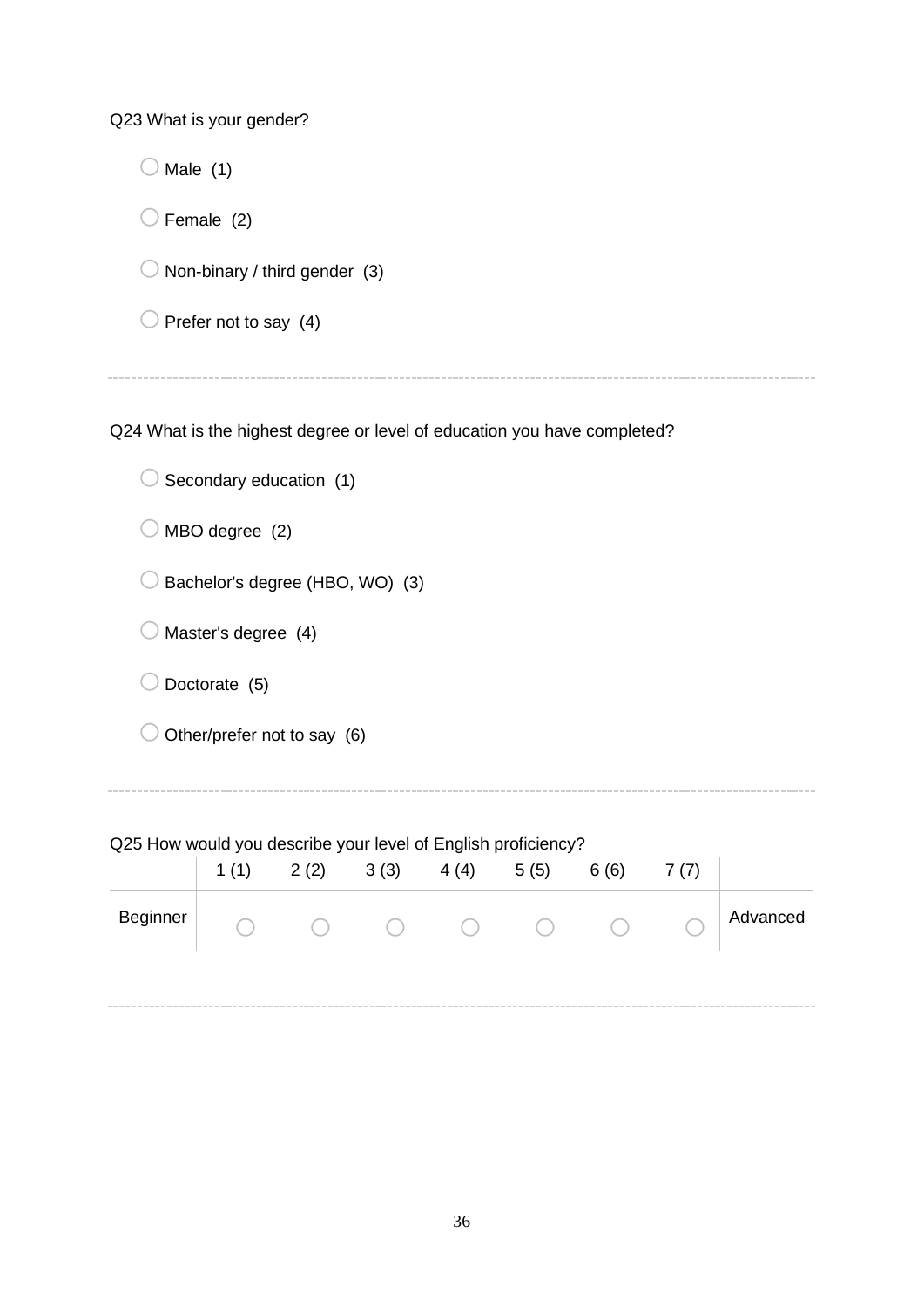Q26 Have you ever hired/conducted a job interview with a foreign applicant?

 $\bigcirc$  Yes (1)

 $\bigcirc$  No (2)

 $\bigcirc$  Prefer not to say (3)

**End of Block: Block 7**

This is the end of the survey. Thank you for your participation! If there are any follow-up questions or uncertainties, you can get in contact with us via: EMAIL

<span id="page-36-0"></span>*Appendix E: Normal Q-Q Plot of Status, Solidarity, Dynamism, Similarity, Understandability, Accentedness, and Hiring Recommendation*

*Normal Q-Q Plot of Status*



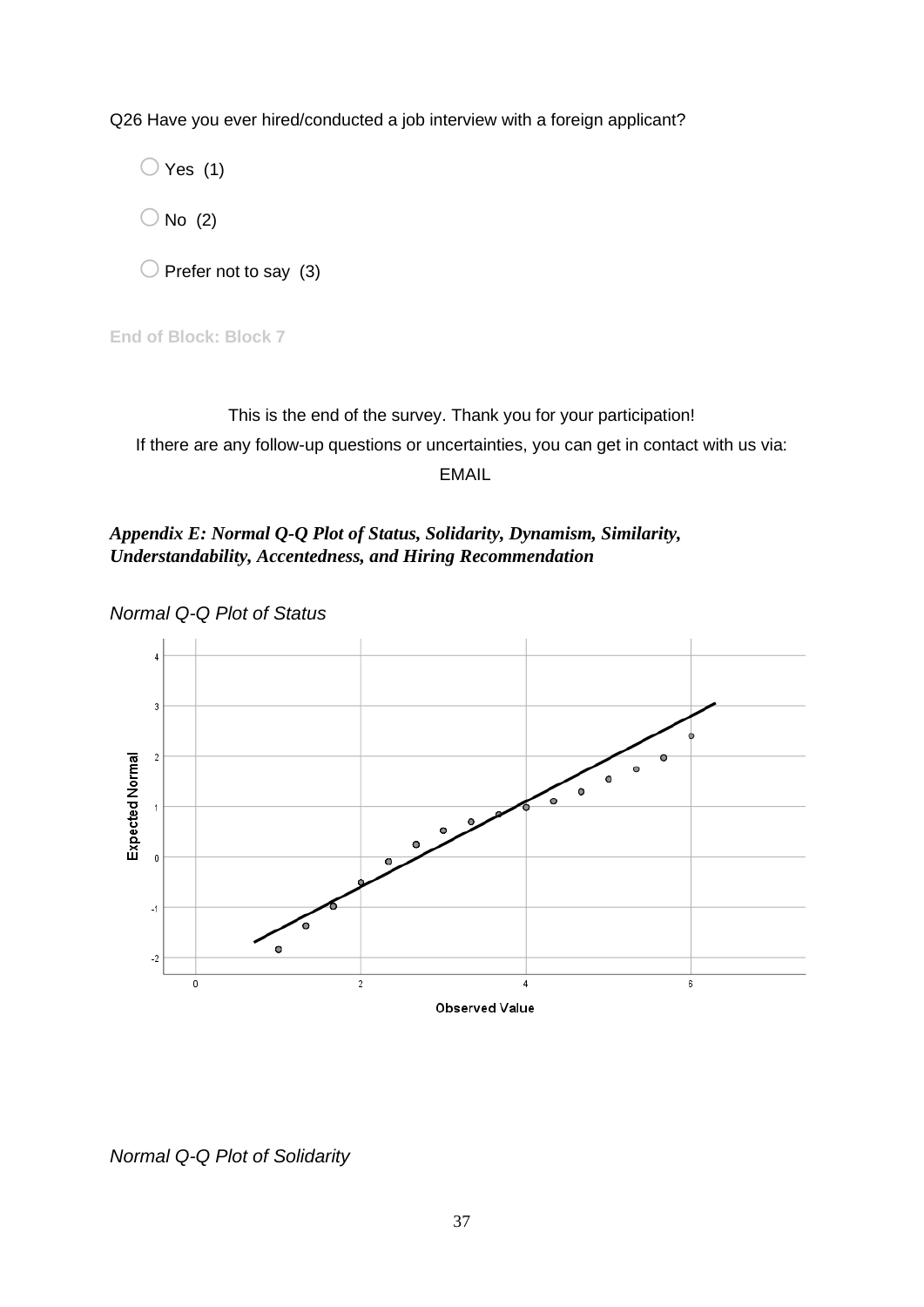

*Normal Q-Q Plot of Dynamism*



*Normal Q-Q Plot of Similarity*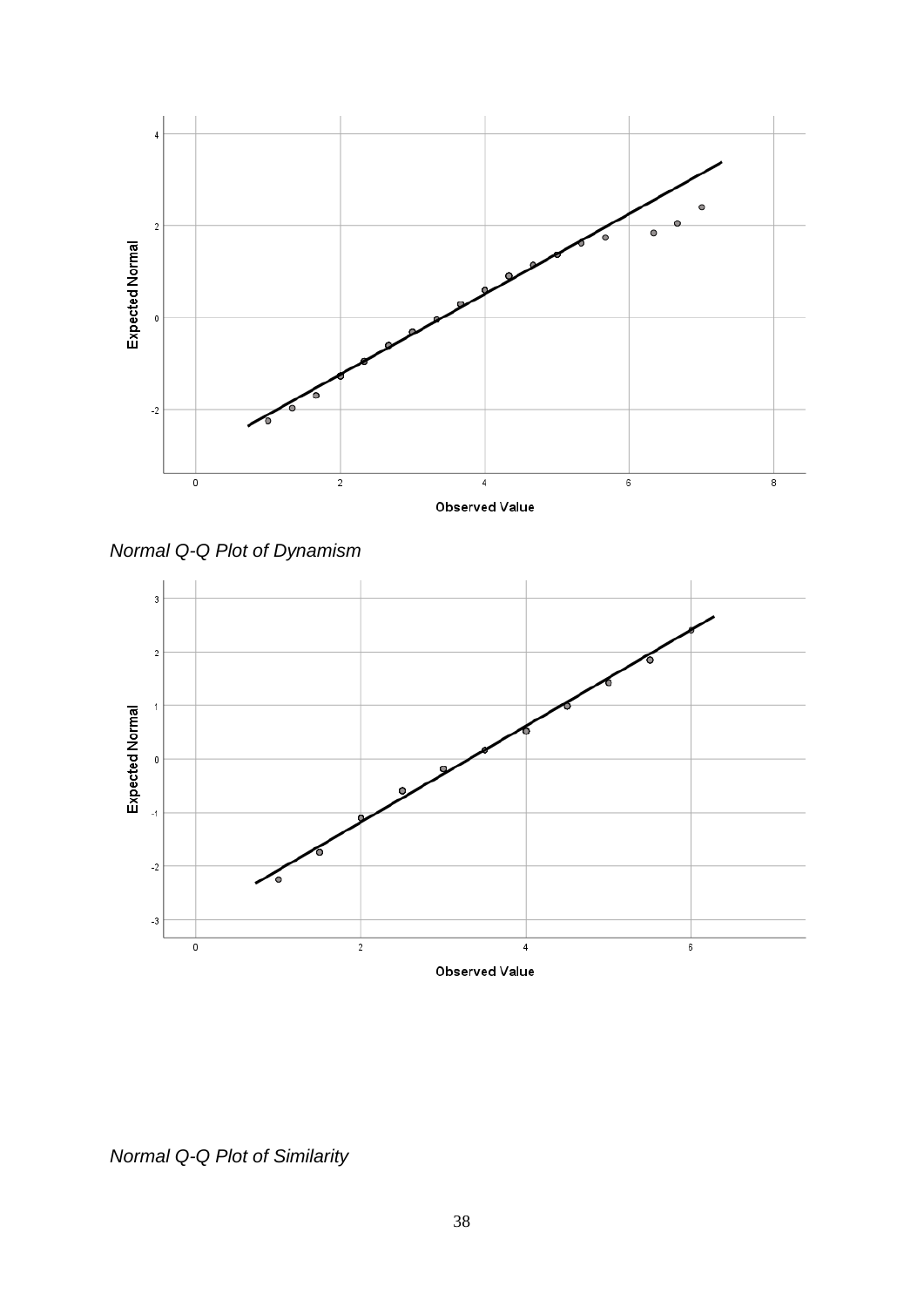

*Normal Q-Q Plot of Understandability*



*Normal Q-Q Plot of Accentedness*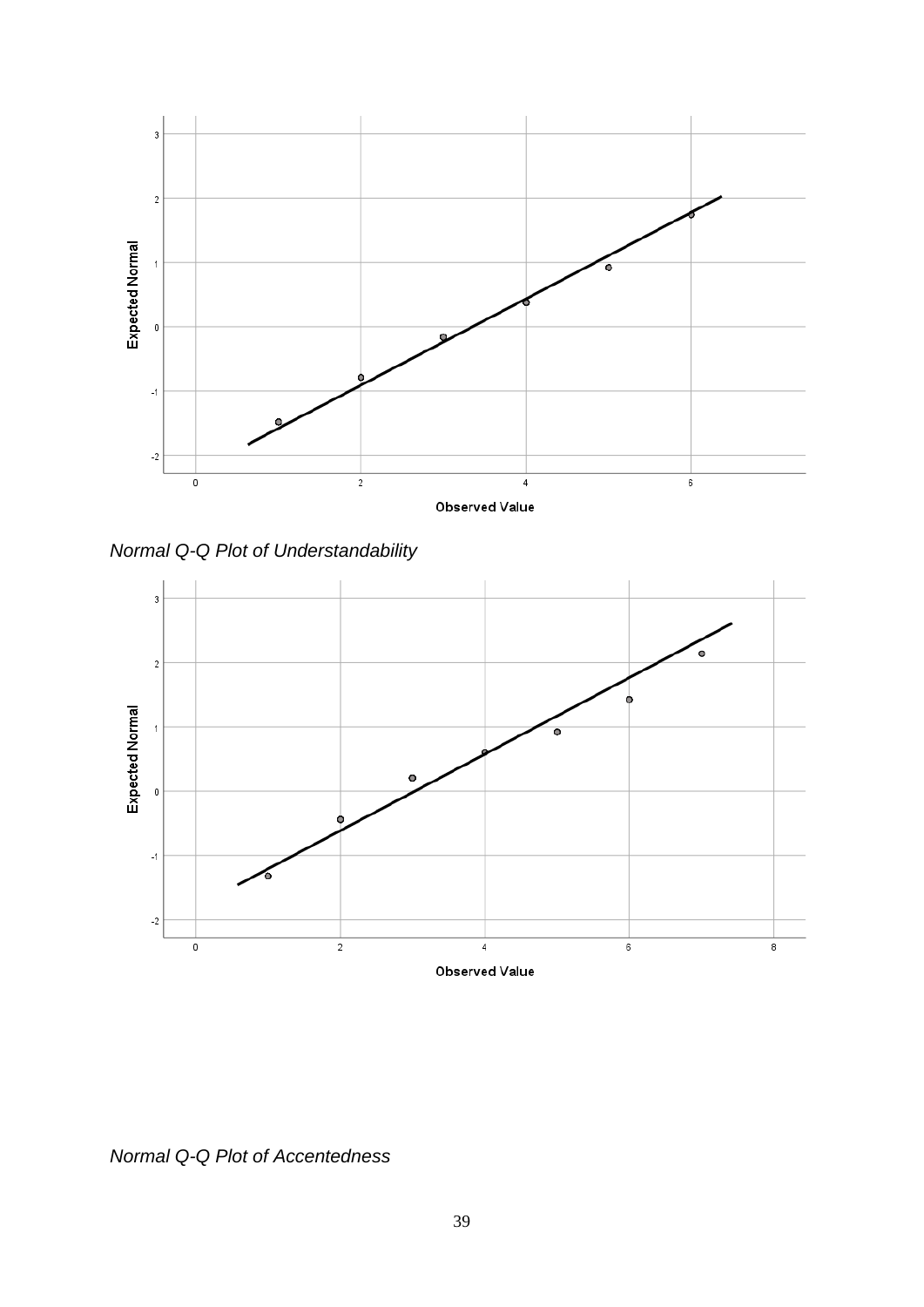

*Normal Q-Q Plot of Hiring Recommendation*